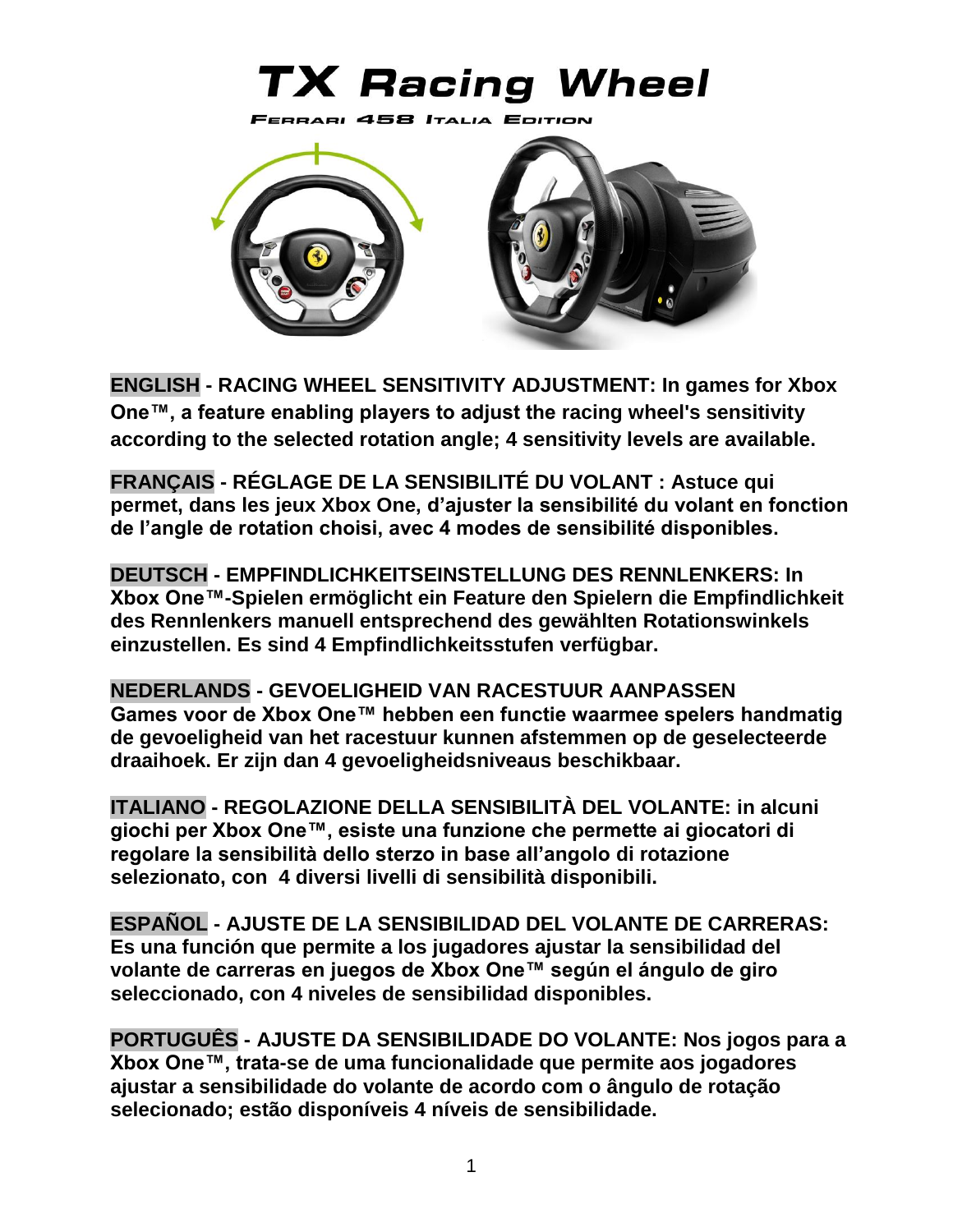**[РУССКИЙ](#page-16-0) - НАСТРОЙКА ЧУВСТВИТЕЛЬНОСТИ РУЛЕВОЙ СИСТЕМЫ. В играх для Xbox One™ эта функция позволяет регулировать чувствительность рулевого колеса в соответствии с выбранным углом поворота. Доступно 4 уровня чувствительности.**

**[ΕΛΛΗΝΙΚΑ](#page-18-0) - ΡΥΘΜΙΣΗ ΕΥΑΙΣΘΗΣΙΑΣ ΑΓΩΝΙΣΤΙΚΟΥ ΤΙΜΟΝΙΟΥ: Αυτή η λειτουργία διατίθεται σε παιχνίδια για το Xbox One™, και επιτρέπει στους χρήστες να ρυθμίζουν την ευαισθησία του αγωνιστικού τιμονιού σύμφωνα με την επιλεγμένη γωνία περιστροφής. Υπάρχουν 4 επίπεδα ευαισθησίας διαθέσιμα.**

**[TÜRKÇE](#page-20-0) - YARIŞ DİREKSİYONU HASSASİYET AYARI: Xbox One™ oyunlarında oyuncuların yarış direksiyonunun hassasiyetini seçilen dönüş açısına göre ayarlamalarını sağlayan bir özellik; 4 hassasiyet seviyesi mevcuttur.**

**[POLSKI](#page-22-0) - REGULACJA CZUŁOŚCI KIEROWNICY: Funkcja występująca w grach na konsolę Xbox One**™**, która umożliwia dopasowanie czułości kierownicy do wybranego kąta obrotu. Dostępne są 4 poziomy czułości.**

[日本語](#page-24-0) **-** レーシングコントローラーの感度調節:Xbox One™ 用ゲームで、レーシングコントローラーの感度を、選択した回転角に応じて調節できる機 能です (感度レベルは 4 段階)。

**[العربية](#page-26-0) - ضبط حساسية عجلة السباق** في ألعاب ™Xbox One، توجد ميزة تمكّن اللاعبين من ضبط حساسية عجلة السباق يدويًا وفقًا لزاوية الدوران **المحددة؛ توجد 4 مستويات حساسية متوفرة.**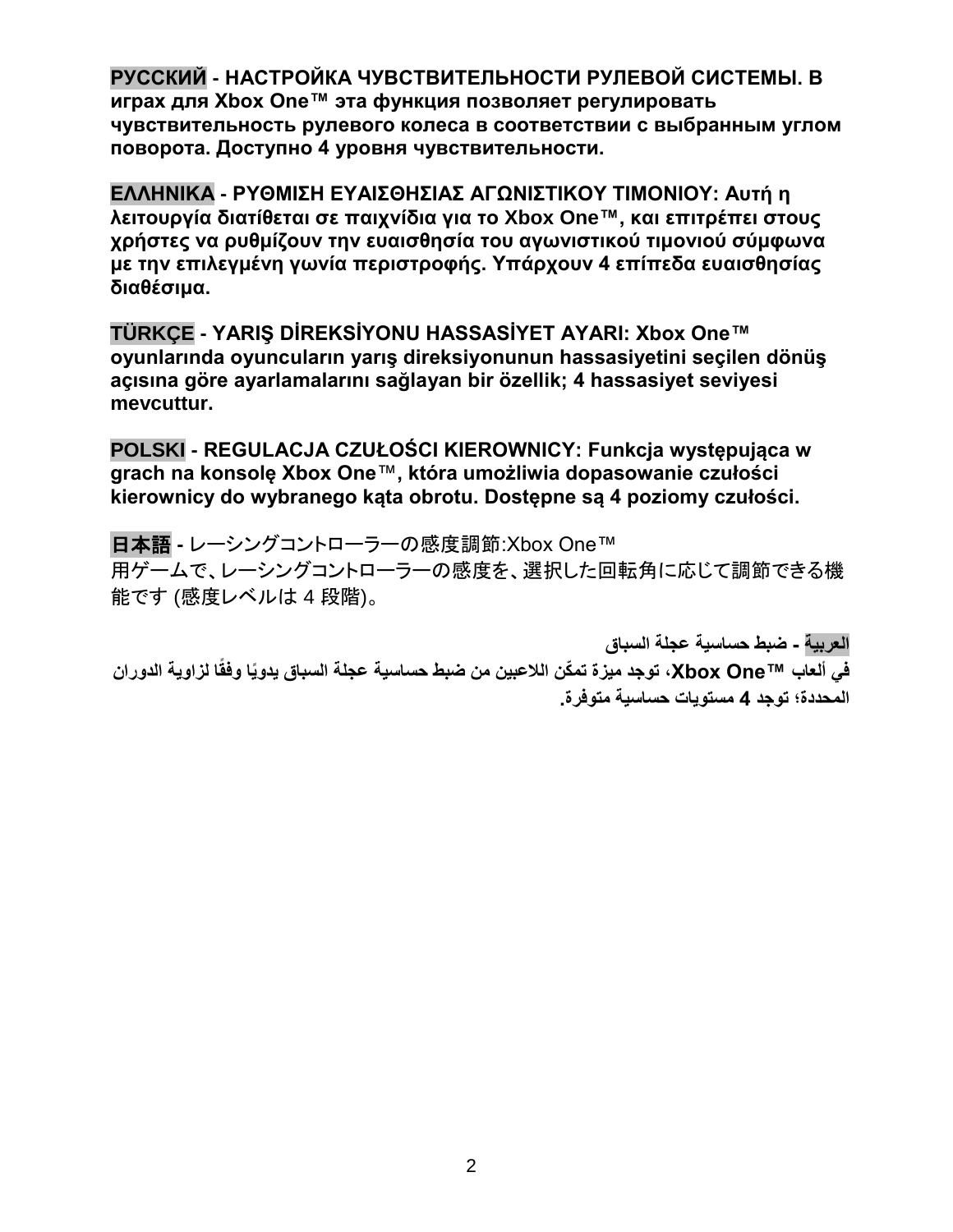# <span id="page-2-0"></span>**ENGLISH RACING WHEEL SENSITIVITY ADJUSTMENT**

**In games for Xbox One™, a feature enabling players to manually adjust the racing wheel's sensitivity according to the selected rotation angle; 4 sensitivity levels are available.**

**1 = NORMAL (default) / 2 = LOW / 3 = VERY LOW / 4 = MINIMUM**

 *- Requires firmware V47 (\*) or higher! -*

*(\*) The racing wheel firmware update procedure is available at this address:* [http://ts.thrustmaster.com/fr/index.php?pg=view\\_files&gid=1&fid=2&pid=367&cid=15](http://ts.thrustmaster.com/fr/index.php?pg=view_files&gid=1&fid=2&pid=367&cid=15)

## **HOW TO MANUALLY ADJUST SENSITIVITY**

Simultaneously press (and release):

UP paddle shifter + MODE button to reduce sensitivity by one level



DOWN paddle shifter + MODE button to increase sensitivity by one level



# **4 POSSIBLE SETTINGS**

| 4 possible settings                                      |                        |
|----------------------------------------------------------|------------------------|
| <b>Selected RACING WHEEL</b><br><b>SENSITIVITY LEVEL</b> | <b>LED status</b>      |
| <b>Sensitivity level 1 (default)</b><br>$= NORMAL$       | <b>Flashes once</b>    |
|                                                          |                        |
| <b>Sensitivity level 2 = LOW</b>                         | <b>Flashes twice</b>   |
| <b>Sensitivity level 3 = VERY LOW</b>                    | <b>Flashes 3 times</b> |
| <b>Sensitivity level 4 = MINIMUM</b>                     | <b>Flashes 4 times</b> |
| <b>Sensitivity level 1 = NORMAL</b>                      | <b>Flashes once</b>    |
| Etc.                                                     | Etc.                   |

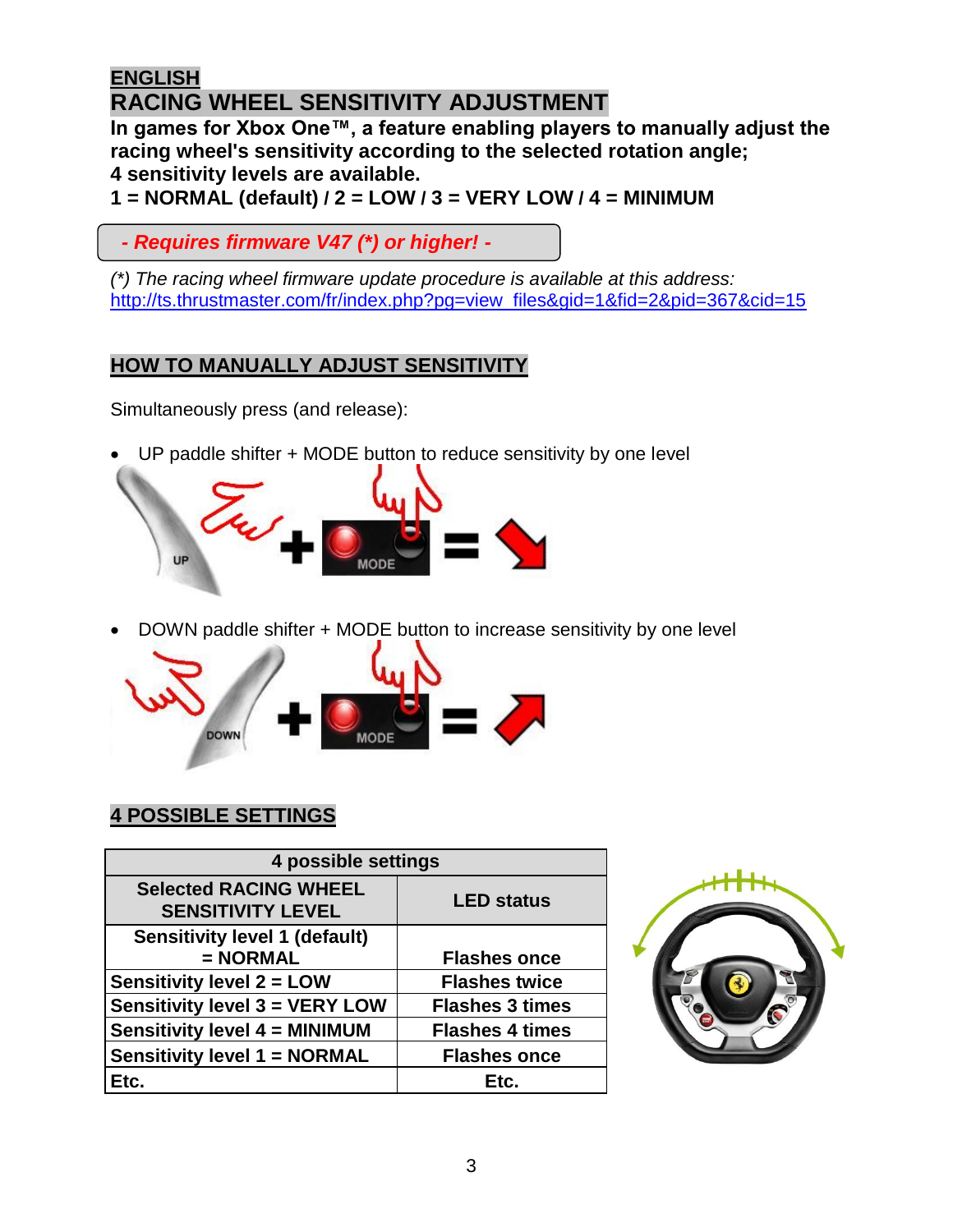*Note: settings are not saved permanently. The racing wheel automatically reverts to Sensitivity level 1 (i.e. default mode) when the system restarts or the wheel is disconnected from the system.*

#### **EXAMPLES OF POSSIBLE SETTINGS ACCORDING TO THE SELECTED ROTATION ANGLE**

| <b>Examples of possible settings</b><br>according to the selected rotation angle |                                                                |  |
|----------------------------------------------------------------------------------|----------------------------------------------------------------|--|
| <b>RACING WHEEL ROTATION</b><br>ANGLE $(**)$                                     | <b>RACING WHEEL</b><br><b>SENSITIVITY</b>                      |  |
| $900^\circ$                                                                      | <b>Sensitivity level 1</b><br>or<br><b>Sensitivity level 2</b> |  |
| $540^\circ$                                                                      | <b>Sensitivity level 2</b><br>or<br><b>Sensitivity level 3</b> |  |
| $360^\circ$                                                                      | <b>Sensitivity level 3</b>                                     |  |
| $240^\circ$                                                                      | <b>Sensitivity level 3</b><br>Ωr<br><b>Sensitivity level 4</b> |  |

*(\*\*) The procedure for manually adjusting the racing wheel's rotation angle is available at this address:*

*[http://ts.thrustmaster.com/faqs/eng/thr\\_eng\\_00151.pdf](http://ts.thrustmaster.com/faqs/eng/thr_eng_00151.pdf)*

### **IMPORTANT NOTES**

- The manual sensitivity adjustment is not saved permanently. The racing wheel automatically reverts to Sensitivity level 1 (i.e. default mode) when the system restarts or the wheel is disconnected from the system.
- Manually adjusting the sensitivity level slightly alters the intensity of the racing wheel's force feedback and centering settings (the lower the sensitivity, the lower the intensity of the force feedback and centering features).
- Manually adjusting the racing wheel's sensitivity mode is only possible on Xbox One (not on PC).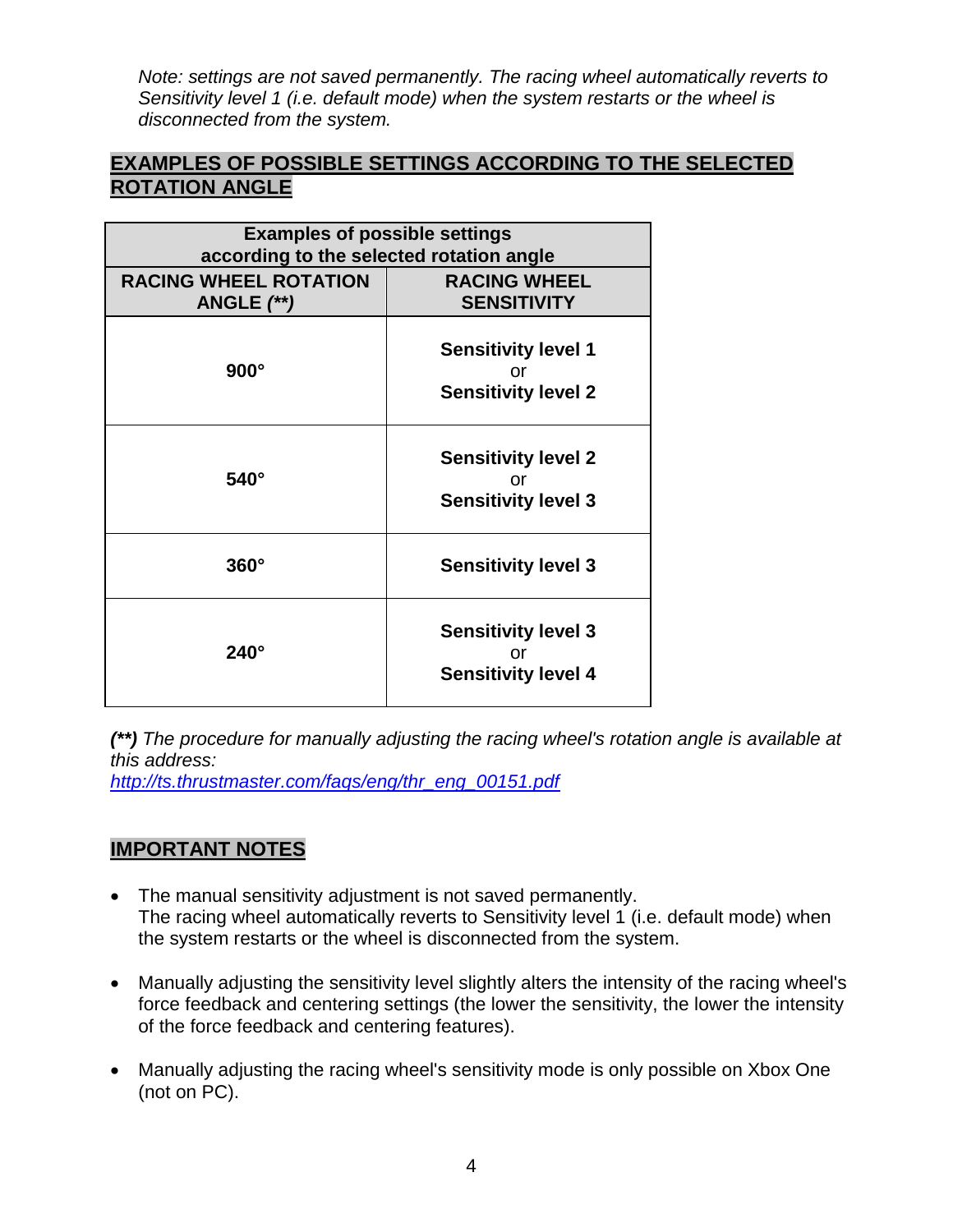# <span id="page-4-0"></span>**FRANÇAIS RÉGLAGE DE LA SENSIBILITÉ DU VOLANT**

**Astuce qui permet, dans les jeux Xbox One, d'ajuster manuellement la sensibilité du volant en fonction de l'angle de rotation choisi, avec 4 modes de sensibilité disponibles :**

**1 = NORMAL (par défaut) / 2 = REDUITE / 3 = TRES REDUITE / 4 = MINIMALE**

*- Nécessite le firmware V47 (\*) ou supérieur ! -*

*(\*) Procédure pour mettre à jour le firmware de votre volant disponible à cette adresse :* [http://ts.thrustmaster.com/fr/index.php?pg=view\\_files&gid=1&fid=2&pid=367&cid=15](http://ts.thrustmaster.com/fr/index.php?pg=view_files&gid=1&fid=2&pid=367&cid=15)

# **PROCEDURE POUR AJUSTER MANUELLEMENT LA SENSIBILITÉ**

Appuyez simultanément (et relâchez) :

Palette UP + Bouton MODE pour diminuer d'un réglage la sensibilité



Palette DOWN + Bouton MODE pour augmenter d'un réglage la sensibilité



# **4 RÉGLAGES POSSIBLES**

| 4 réglages possibles                    |                         |
|-----------------------------------------|-------------------------|
| <b>SENSIBILITÉ DU VOLANT</b><br>choisie | <b>Statut de la LED</b> |
| Sensibilité 1 (par défaut)              |                         |
| $= NORMAL$                              | <b>Clignote 1 fois</b>  |
| Sensibilité 2 = REDUITE                 | <b>Clignote 2 fois</b>  |
| Sensibilité 3 = TRES REDUITE            | <b>Clignote 3 fois</b>  |
| Sensibilité 4 = MINIMALE                | <b>Clignote 4 fois</b>  |
| Sensibilité 1 = NORMALE                 | <b>Clignote 1 fois</b>  |
| Etc.                                    | Etc.                    |

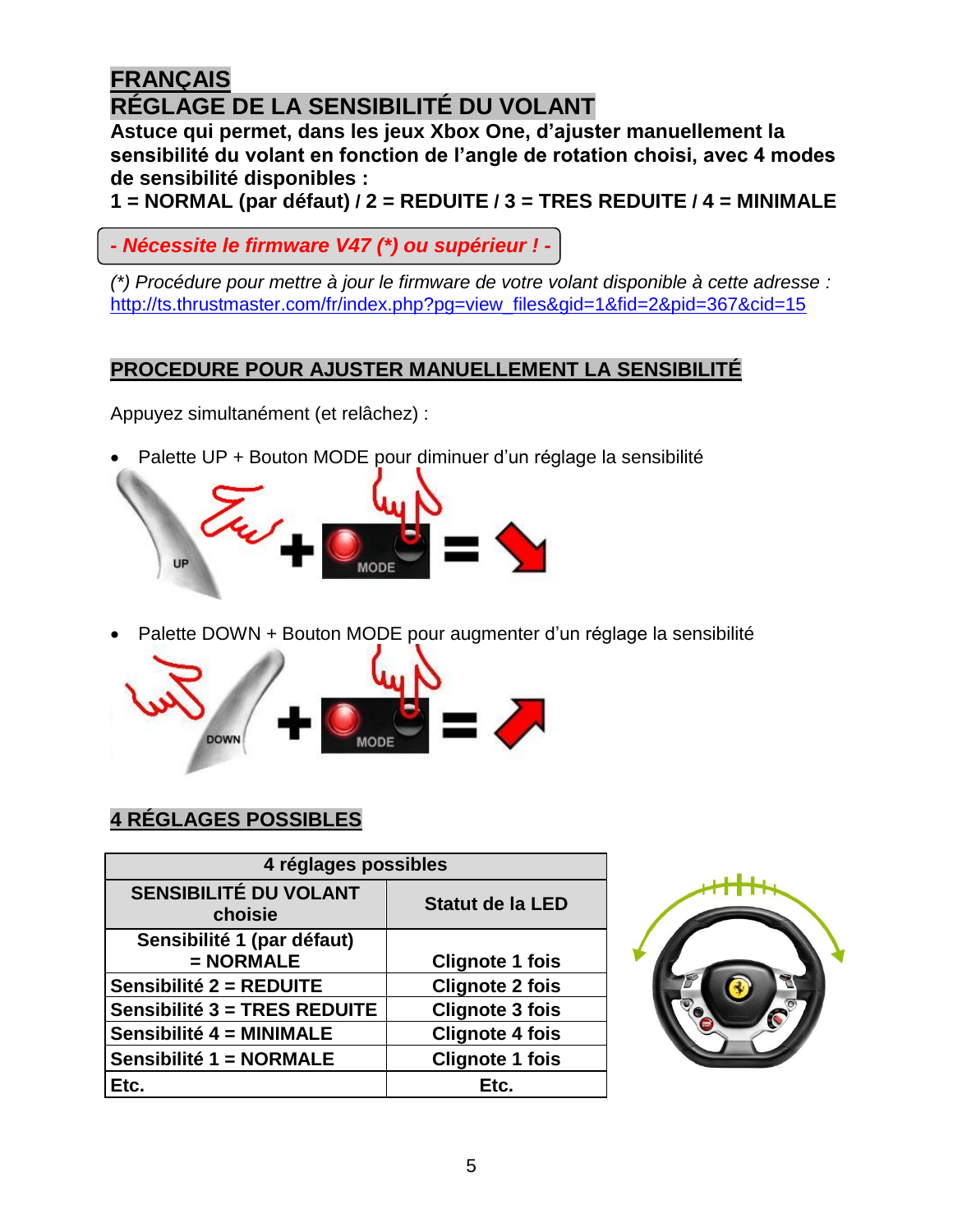*Remarque : Les réglages ne sont pas sauvegardés définitivement. Le volant revient automatiquement en Sensibilité 1 (mode par défaut) à chaque redémarrage ou déconnexion du volant.*

#### **EXEMPLES DE REGLAGES POSSIBLES EN FONCTION DE L'ANGLE DE ROTATION CHOISI**

| Exemples de réglages possibles<br>en fonction de l'angle de rotation choisi |                                             |
|-----------------------------------------------------------------------------|---------------------------------------------|
| <b>ANGLE DE ROTATION DU</b><br><b>VOLANT</b> (**)                           | <b>SENSIBILITE DU VOLANT</b>                |
| $900^\circ$                                                                 | Sensibilité 1<br><b>Ou</b><br>Sensibilité 2 |
| $540^\circ$                                                                 | Sensibilité 2<br>Ou<br>Sensibilité 3        |
| $360^\circ$                                                                 | Sensibilité 3                               |
| $240^\circ$                                                                 | Sensibilité 3<br>Ou<br>Sensibilité 4        |

*(\*\*) Procédure pour modifier manuellement l'angle de rotation du volant disponible à cette adresse :*

*[http://ts.thrustmaster.com/faqs/eng/thr\\_eng\\_00151.pdf](http://ts.thrustmaster.com/faqs/eng/thr_eng_00151.pdf)*

### **REMARQUES IMPORTANTES**

- Le changement manuel du mode de sensibilité n'est pas sauvegardé définitivement = le volant revient automatiquement en Sensibilité 1 (mode par défaut) à chaque redémarrage ou déconnexion du volant.
- Le changement manuel du mode de sensibilité aura pour effet de modifier légèrement l'intensité du retour de force au centre du volant (plus la sensibilité sera réduite, plus l'intensité du retour de force au centre du volant sera réduite).
- Le changement manuel du mode de sensibilité ne fonctionne que sur Xbox One (et pas sur PC).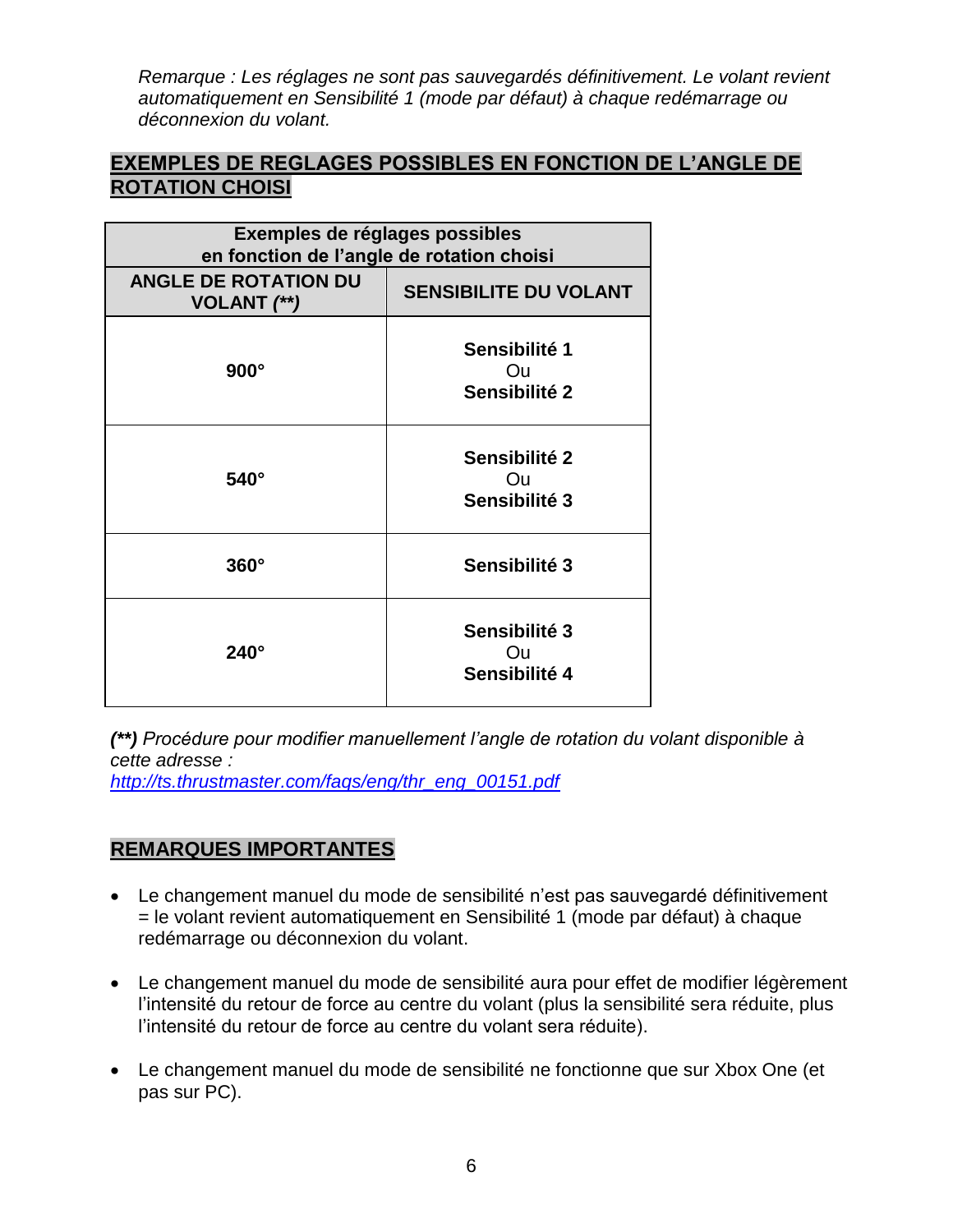#### <span id="page-6-0"></span>**DEUTSCH EMPFINDLICHKEITSEINSTELLUNG DES RENNLENKERS In Xbox One™-Spielen ermöglicht ein Feature den Spielern die Empfindlichkeit des Rennlenkers manuell entsprechend des gewählten Rotationswinkels einzustellen. Es sind 4 Empfindlichkeitsstufen verfügbar. 1 = NORMAL (Standard) / 2 = NIEDRIG / 3 = SEHR NIEDRIG / 4 = MINIMUM**

 *- Erfordert die Firmware V47 (\*) oder höher! -*

*(\*) Die Prozedur zur Aktualisierung der Firmware finden Sie unter folgender Adresse:* [http://ts.thrustmaster.com/fr/index.php?pg=view\\_files&gid=1&fid=2&pid=367&cid=15](http://ts.thrustmaster.com/fr/index.php?pg=view_files&gid=1&fid=2&pid=367&cid=15)

## **MANUELLES EINSTELLEN DER EMPFINDLICHKEIT**

Gleichzeitig Drücken und Loslassen:

UP Schaltwippe + MODE Button, um die Empfindlichkeit um eine Stufe zu mindern.



 DOWN Schaltwippe + MODE Button, um die Empfindlichkeit um eine Stufe zu erhöhen.



# **4 MÖGLICHE EINSTELLUNGEN**

| 4 mögliche Einstellungen                                        |                       |
|-----------------------------------------------------------------|-----------------------|
| <b>GEWÄHLTE EMPFINDLICHKEITSSTUFE DES</b><br><b>RENNLENKERS</b> | LED-<br><b>Status</b> |
| Empfindlichkeitsstufe 1 = NORMAL (Standard)                     | <b>Blinkt 1 x</b>     |
| <b>Empfindlichkeitsstufe 2 = NIEDRIG</b>                        | <b>Blinkt 2 x</b>     |
| <b>Empfindlichkeitsstufe 3 = SEHR NIEDRIG</b>                   | <b>Blinkt 3 x</b>     |
| <b>Empfindlichkeitsstufe 4 = MINIMUM</b>                        | <b>Blinkt 4 x</b>     |
| <b>Empfindlichkeitsstufe 1 = NORMAL</b>                         | <b>Blinkt 1 x</b>     |
| Etc.                                                            | Etc.                  |



*Hinweis: Die Einstellungen werden nicht dauerhaft gespeichert. Der Rennlenker kehrt automatisch zur Empfindlichkeitsstufe 1 (Standardmodus) zurück, wenn das System neu gestartet wird oder der Lenker vom System entfernt wird.*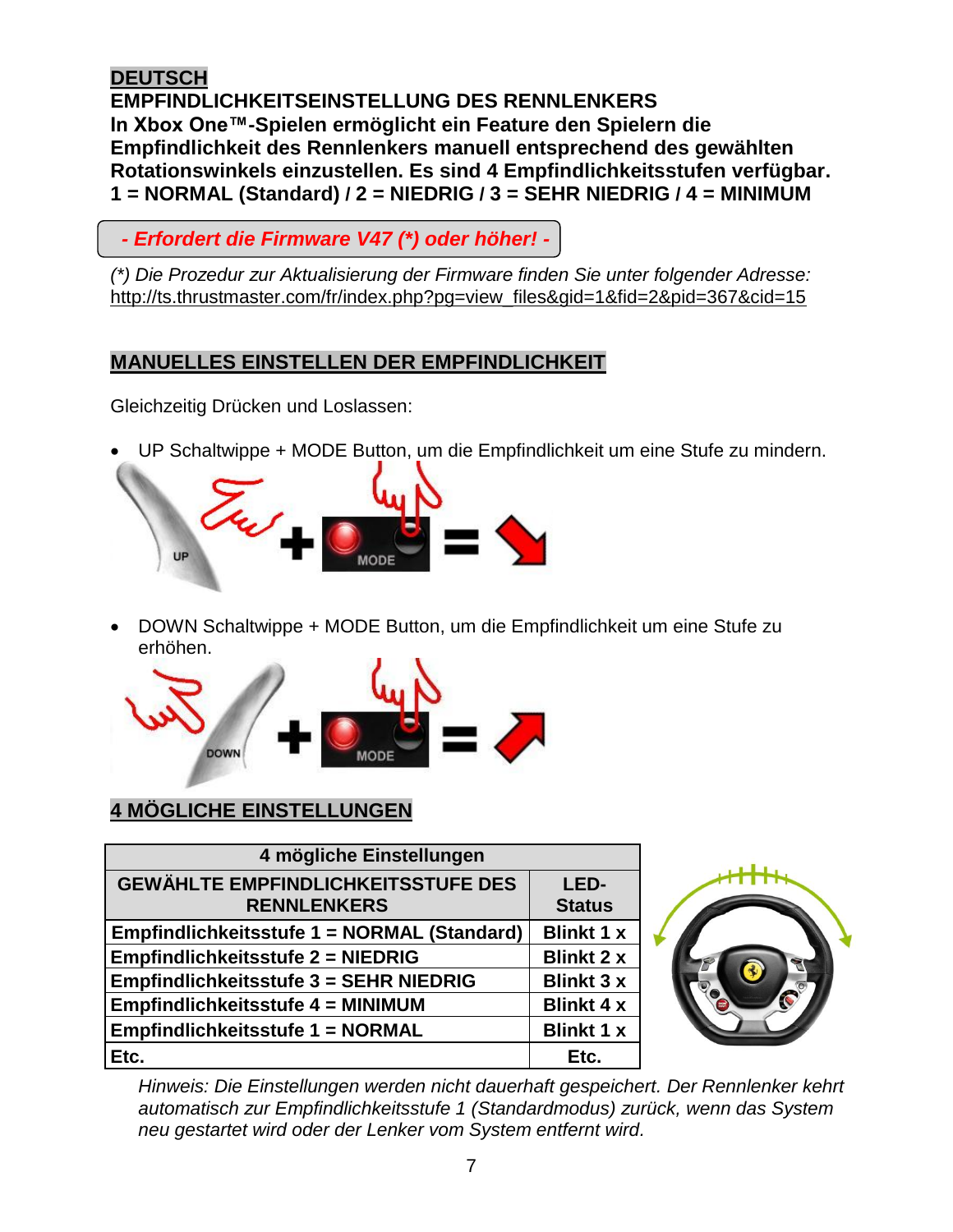#### **BEISPIELE MÖGLICHER EINSTELLUNGEN ENTSPRECHEND DES GEWÄHLTEN ROTATIONSWINKELS**

| Beispiele möglicher Einstellungen entsprechend des<br>gewählten Rotationswinkels |                                                                          |
|----------------------------------------------------------------------------------|--------------------------------------------------------------------------|
| <b>ROTATIOSWINKEL DES</b><br><b>RENNLENKERS (**)</b>                             | <b>EMPFINDLICHKEIT DES</b><br><b>RENNLENKERS</b>                         |
| $900^\circ$                                                                      | <b>Empfindlichkeitsstufe 1</b><br>oder<br><b>Empfindlichkeitsstufe 2</b> |
| $540^\circ$                                                                      | <b>Empfindlichkeitsstufe 2</b><br>oder<br><b>Empfindlichkeitsstufe 3</b> |
| $360^\circ$                                                                      | <b>Empfindlichkeitsstufe 3</b>                                           |
| $240^\circ$                                                                      | <b>Empfindlichkeitsstufe 3</b><br>oder<br><b>Empfindlichkeitsstufe 4</b> |

*(\*\*) Die Prozedur zur manuellen Einstellung des Rotationswinkels des Rennlenkers ist unter folgender Adresse verfügbar: [http://ts.thrustmaster.com/faqs/eng/thr\\_eng\\_00151.pdf](http://ts.thrustmaster.com/faqs/eng/thr_eng_00151.pdf)*

#### **WICHTIGE HINWEISE**

- Die manuelle Empfindlichkeitseinstellung wird nicht dauerhaft gespeichert. Der Rennlenker kehrt automatisch zur Empfindlichkeitsstufe 1 (Standardmodus) zurück, wenn das System neu gestartet wird oder der Lenker vom System entfernt wird.
- Die manuelle Anpassung der Empfindlichkeit verändert etwas die Intensität der Force-Feedback- und Zentrierungs-Einstellungen des Rennlenkers (je geringer die Empfindlichkeit, desto geringer ist die Intensität der Force-Feedback- und Zentrierungs-Funktionen).
- Die manuelle Anpassung der Empfindlichkeit des Rennlenkers ist nur auf der Xbox One (nicht auf dem PC) möglich.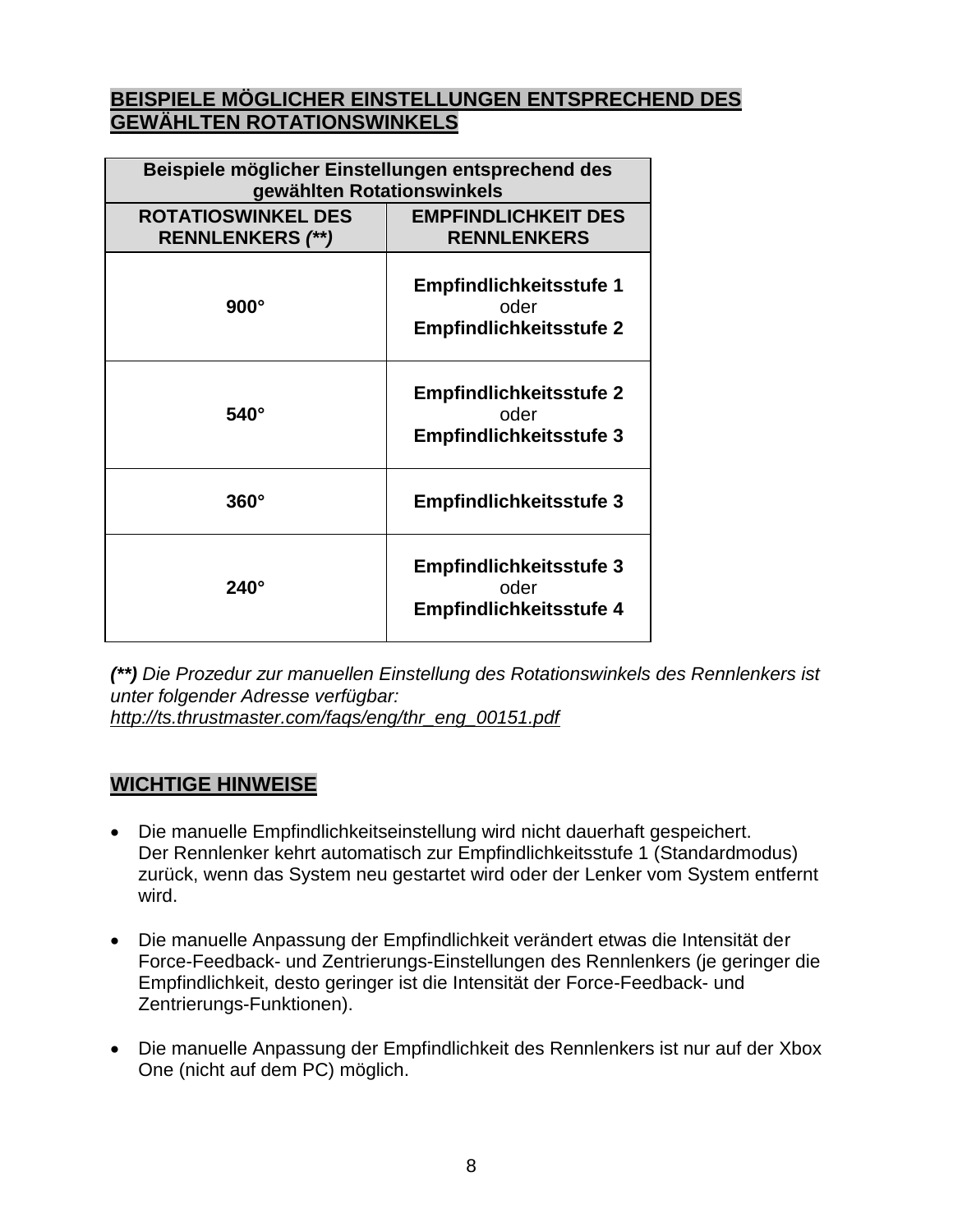# <span id="page-8-0"></span>**NEDERLANDS GEVOELIGHEID VAN RACESTUUR AANPASSEN**

**Games voor de Xbox One™ hebben een functie waarmee spelers handmatig de gevoeligheid van het racestuur kunnen afstemmen op de geselecteerde draaihoek. Er zijn dan 4 gevoeligheidsniveaus beschikbaar. 1 = NORMAAL (standaard) / 2 = LAAG / 3 = ZEER LAAG / 4 = MINIMUM**

 *- Vereist firmware V47 (\*) of hoger. -*

*(\*) De updateprocedure voor de firmware van het racestuur is te vinden op dit adres:* [http://ts.thrustmaster.com/fr/index.php?pg=view\\_files&gid=1&fid=2&pid=367&cid=15](http://ts.thrustmaster.com/fr/index.php?pg=view_files&gid=1&fid=2&pid=367&cid=15)

#### **HOE DE GEVOELIGHEID HANDMATIG IN TE STELLEN**

Gelijktijdig indrukken en loslaten van:

UP-schakelflipper + MODE-knop om de gevoeligheid 1 niveau te verlagen



DOWN-schakelflipper + MODE-knop om de gevoeligheid 1 niveau te verhogen



# **4 MOGELIJKE INSTELLINGEN**

| 4 mogelijke instellingen          |                   |  |
|-----------------------------------|-------------------|--|
| <b>GESELECTEERD</b>               | <b>LED-status</b> |  |
| <b>GEVOELIGHEIDSNIVEAU VAN</b>    |                   |  |
| <b>RACESTUUR</b>                  |                   |  |
| Gevoeligheidsniveau 1 (standaard) |                   |  |
| $= NORMAL$                        | Knippert 1 maal   |  |
| Gevoeligheidsniveau 2 = LAAG      | Knippert 2 maal   |  |
| Gevoeligheidsniveau 3 = ZEER LAAG | Knippert 3 maal   |  |
| Gevoeligheidsniveau 4 = MINIMUM   | Knippert 4 maal   |  |
| Gevoeligheidsniveau 1 = NORMAAL   | Knippert 1 maal   |  |
| Etc.                              | Etc.              |  |



*Opmerking: de instellingen worden niet permanent opgeslagen. Het racestuur keert automatisch terug naar Gevoeligheidsniveau 1 (de standaardmodus) wanneer het systeem opnieuw wordt opgestart of het stuur losgekoppeld is geweest van het systeem.*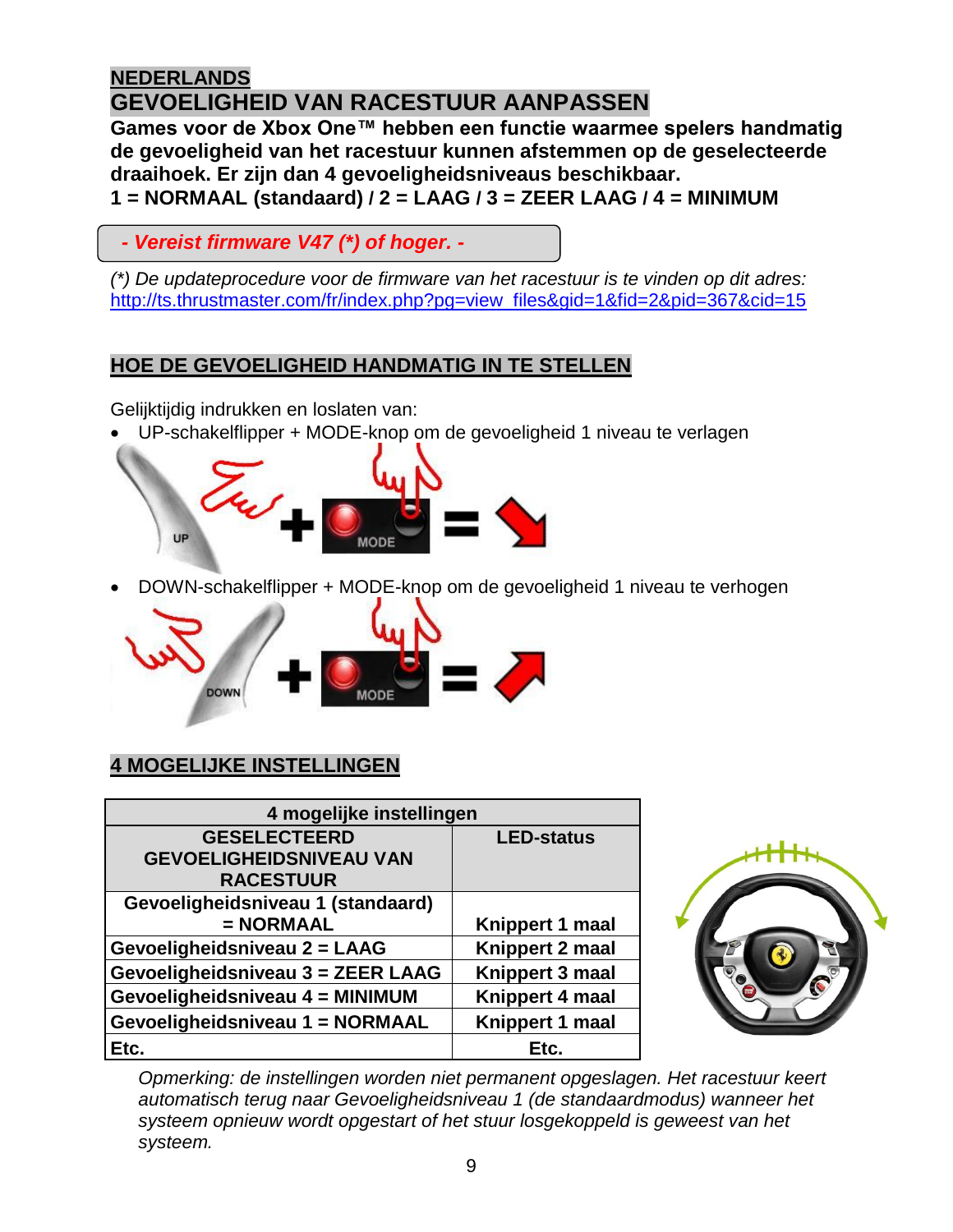#### **VOORBEELDEN VAN MOGELIJKE INSTELLINGEN OP BASIS VAN DE GESELECTEERDE DRAAIHOEK**

| Voorbeelden van mogelijke toepassingen op basis van de<br>geselecteerde draaihoek |                                                      |
|-----------------------------------------------------------------------------------|------------------------------------------------------|
| <b>DRAAIHOEK VAN</b>                                                              | <b>GEVOELIGHEID VAN</b>                              |
| RACESTUUR(**)                                                                     | <b>RACESTUUR</b>                                     |
| $900^\circ$                                                                       | Gevoeligheidsniveau 1<br>Ωf<br>Gevoeligheidsniveau 2 |
| $540^\circ$                                                                       | Gevoeligheidsniveau 2<br>Ωf<br>Gevoeligheidsniveau 3 |
| $360^\circ$                                                                       | Gevoeligheidsniveau 3                                |
| $240^\circ$                                                                       | Gevoeligheidsniveau 3<br>Ωf<br>Gevoeligheidsniveau 4 |

*(\*\*) De procedure voor het handmatig aanpassen van de draaihoek van het racestuur is beschikbaar op het volgende adres: [http://ts.thrustmaster.com/faqs/eng/thr\\_eng\\_00151.pdf](http://ts.thrustmaster.com/faqs/eng/thr_eng_00151.pdf)*

#### **BELANGRIJKE OPMERKINGEN**

- De handmatige aanpassing van de gevoeligheid wordt niet permanent opgeslagen. Het racestuur keert automatisch terug naar Gevoeligheidsniveau 1 (de standaardmodus) wanneer het systeem opnieuw wordt opgestart of het stuur losgekoppeld is geweest van het systeem.
- Het handmatig aanpassen van de gevoeligheid kan de intensiteit van de force feedback en de centrering van het stuur beïnvloeden (hoe lager de gevoeligheid, hoe lager de intensiteit van de force feedback en de centrering).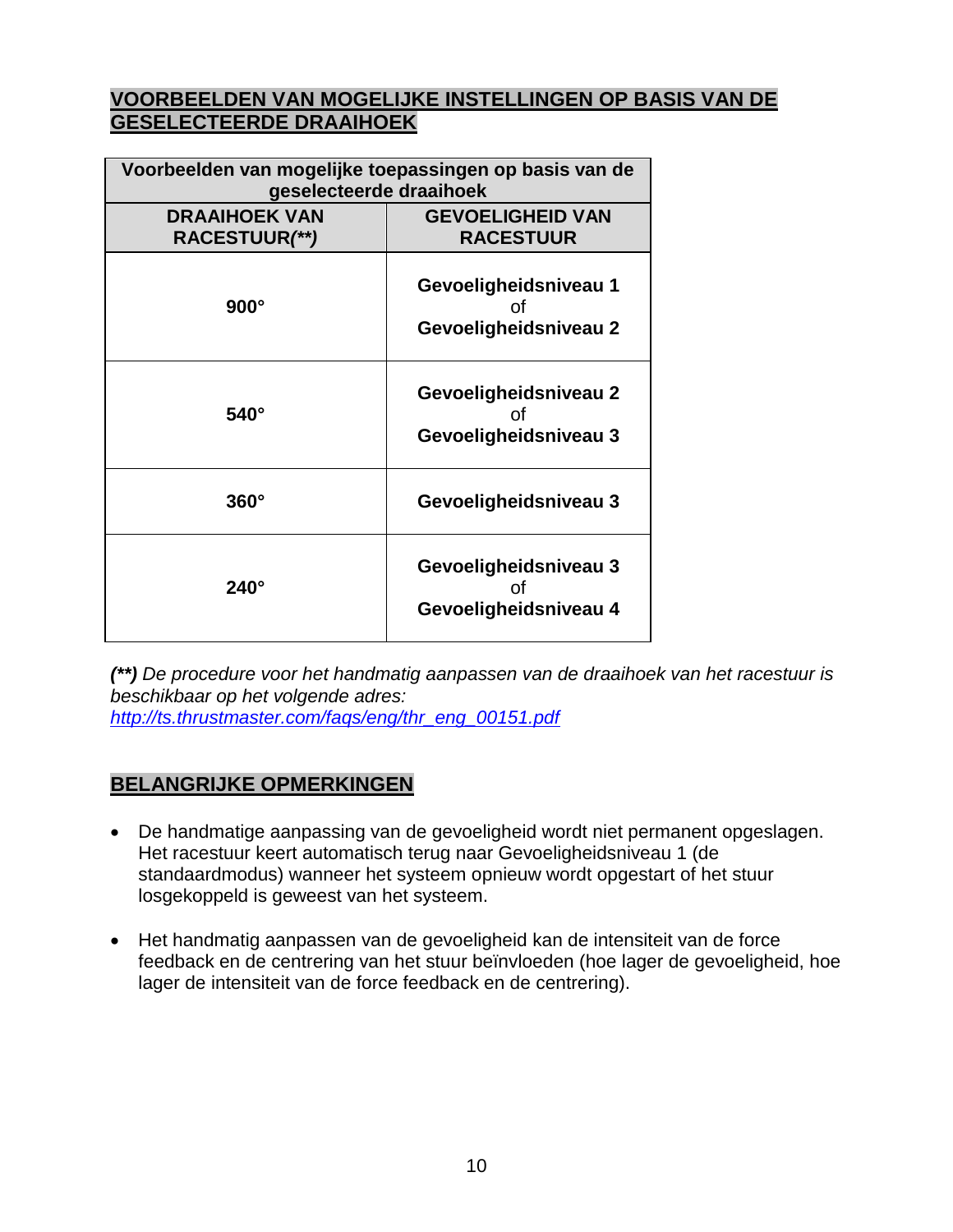# <span id="page-10-0"></span>**ITALIANO REGOLAZIONE DELLA SENSIBILITÀ DEL VOLANTE**

**Nei giochi per Xbox One™, esiste una funzione che permette ai giocatori di regolare la sensibilità dello sterzo in base all'angolo di rotazione selezionato, con 4 diversi livelli di sensibilità disponibili. 1 = NORMALE (predefinita) / 2 = BASSA / 3 = MOLTO BASSA / 4 = MINIMA**

 *- Richiede firmware V47 (\*) o superiore! -*

*(\*) La procedura di aggiornamento del firmware del volante è disponibile al seguente indirizzo:*

[http://ts.thrustmaster.com/fr/index.php?pg=view\\_files&gid=1&fid=2&pid=367&cid=15](http://ts.thrustmaster.com/fr/index.php?pg=view_files&gid=1&fid=2&pid=367&cid=15)

## **COME REGOLARE MANUALMENTE LA SENSIBILITÀ**

Premi simultaneamente (e poi rilascia):

La leva del cambio UP + il pulsante MODE per abbassare la sensibilità di un livello



 La leva del cambio DOWN + il pulsante MODE per aumentare la sensibilità di un livello



# **4 REGOLAZIONI POSSIBILI**

| 4 regolazioni possibili                                  |                      |
|----------------------------------------------------------|----------------------|
| LIVELLO DI SENSIBILITÀ DEL<br><b>VOLANTE selezionato</b> | <b>Stato del LED</b> |
| Livello di sensibilità 1 (predefinito)                   |                      |
| $= NORMALE$                                              | Lampeggia una volta  |
| Livello di sensibilità 2 = BASSA                         | Lampeggia due volte  |
| Livello di sensibilità 3 = MOLTO BASSA                   | Lampeggia 3 volte    |
| Livello di sensibilità 4 = MINIMA                        | Lampeggia 4 volte    |
| Livello di sensibilità 1 = NORMALE                       | Lampeggia una volta  |
| Ecc.                                                     | Ecc.                 |



*Nota: le impostazioni non vengono salvate in maniera definitiva. Dopo il riavvio del sistema o dopo aver disconnesso il volante dal sistema, il volante tornerà automaticamente al Livello di sensibilità 1 (ovvero la modalità predefinita).*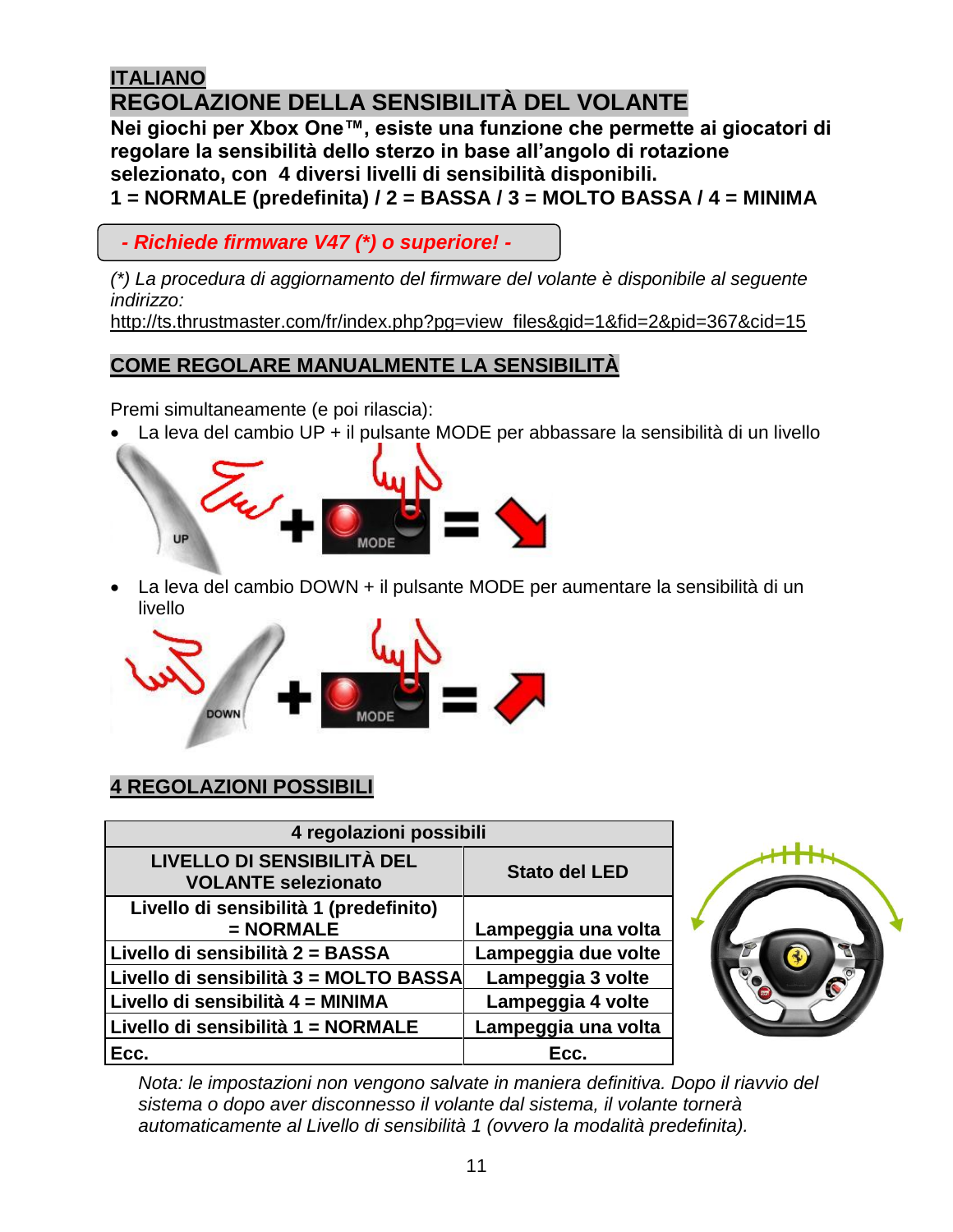#### **ESEMPI DI POSSIBILI IMPOSTAZIONI IN BASE ALL'ANGOLO DI ROTAZIONE SELEZIONATO**

| Esempi di possibili impostazioni in base all'angolo di<br>rotazione selezionato |                                                           |
|---------------------------------------------------------------------------------|-----------------------------------------------------------|
| <b>ANGOLO DI ROTAZIONE DEL</b><br><b>VOLANTE</b> (**)                           | SENSIBILITÀ DEL VOLANTE                                   |
| $900^\circ$                                                                     | Livello di sensibilità 1<br>Livello di sensibilità 2      |
| $540^\circ$                                                                     | Livello di sensibilità 2<br>Ω<br>Livello di sensibilità 3 |
| $360^\circ$                                                                     | Livello di sensibilità 3                                  |
| $240^\circ$                                                                     | Livello di sensibilità 3<br>Livello di sensibilità 4      |

*(\*\*) La procedura per regolare manualmente l'angolo di rotazione del volante, è disponibile al seguente indirizzo: [http://ts.thrustmaster.com/faqs/eng/thr\\_eng\\_00151.pdf](http://ts.thrustmaster.com/faqs/eng/thr_eng_00151.pdf)*

#### **NOTE IMPORTANTI**

- La regolazione manuale della sensibilità non viene salvata in maniera definitiva. Dopo il riavvio del sistema o dopo aver disconnesso il volante dal sistema, il volante tornerà automaticamente al Livello di sensibilità 1 (ovvero la modalità predefinita).
- La regolazione manuale del livello di sensibilità altera l'intensità del force feedback e i parametri di centraggio del volante (a sensibilità inferiori corrispondono minori intensità delle funzioni di ricentraggio e force feedback).
- La regolazione manuale della modalità di sensibilità del volante è possibile soltanto su Xbox One (non su PC).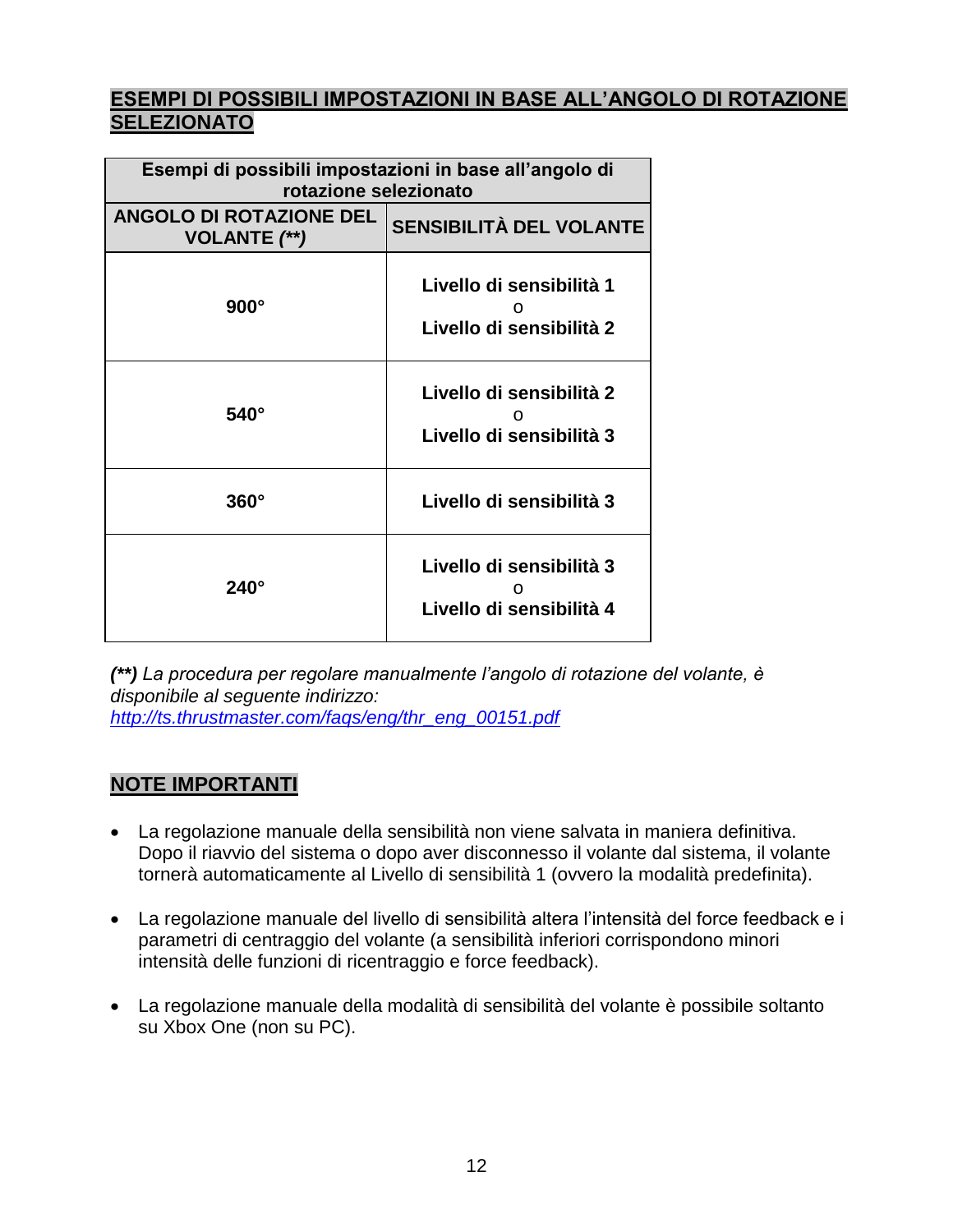# <span id="page-12-0"></span>**ESPAÑOL AJUSTE DE LA SENSIBILIDAD DEL VOLANTE DE CARRERAS**

**Es una función que permite a los jugadores ajustar manualmente la sensibilidad del volante de carreras en juegos de Xbox One™ según el ángulo de giro seleccionado, con 4 niveles de sensibilidad disponibles: 1 = NORMAL (predeterminado) / 2 = BAJA / 3 = MUY BAJA / 4 = MÍNIMA**

 *- ¡Requiere el firmware V47 (\*) o superior! -*

*(\*) El procedimiento de actualización del firmware del volante de carreras está disponible en esta dirección:*

[http://ts.thrustmaster.com/fr/index.php?pg=view\\_files&gid=1&fid=2&pid=367&cid=15](http://ts.thrustmaster.com/fr/index.php?pg=view_files&gid=1&fid=2&pid=367&cid=15)

# **COMO AJUSTAR MANUALMENTE LA SENSIBILIDAD**

Pulsa simultáneamente (y suelta):

Leva de cambio de marchas UP + botón MODE para reducir la sensibilidad en un nivel



 Leva de cambio de marchas DOWN + botón MODE para aumentar la sensibilidad en un nivel



# **4 AJUSTES POSIBLES**

| 4 ajustes posibles                 |                  |
|------------------------------------|------------------|
| <b>NIVEL DE SENSIBILIDAD DEL</b>   |                  |
| <b>VOLANTE DE CARRERAS</b>         | Estado del LED   |
| seleccionado                       |                  |
| Nivel de sensibilidad 1            |                  |
| (predeterminado)                   |                  |
| $= NORMAL$                         | Parpadea 1 vez   |
| Nivel de sensibilidad $2 = BAJA$   | Parpadea 2 veces |
| Nivel de sensibilidad 3 = MUY BAJA | Parpadea 3 veces |
| Nivel de sensibilidad 4 = MÍNIMA   | Parpadea 4 veces |
| Nivel de sensibilidad 1 = NORMAL   | Parpadea 1 vez   |
| Etc.                               | Etc.             |

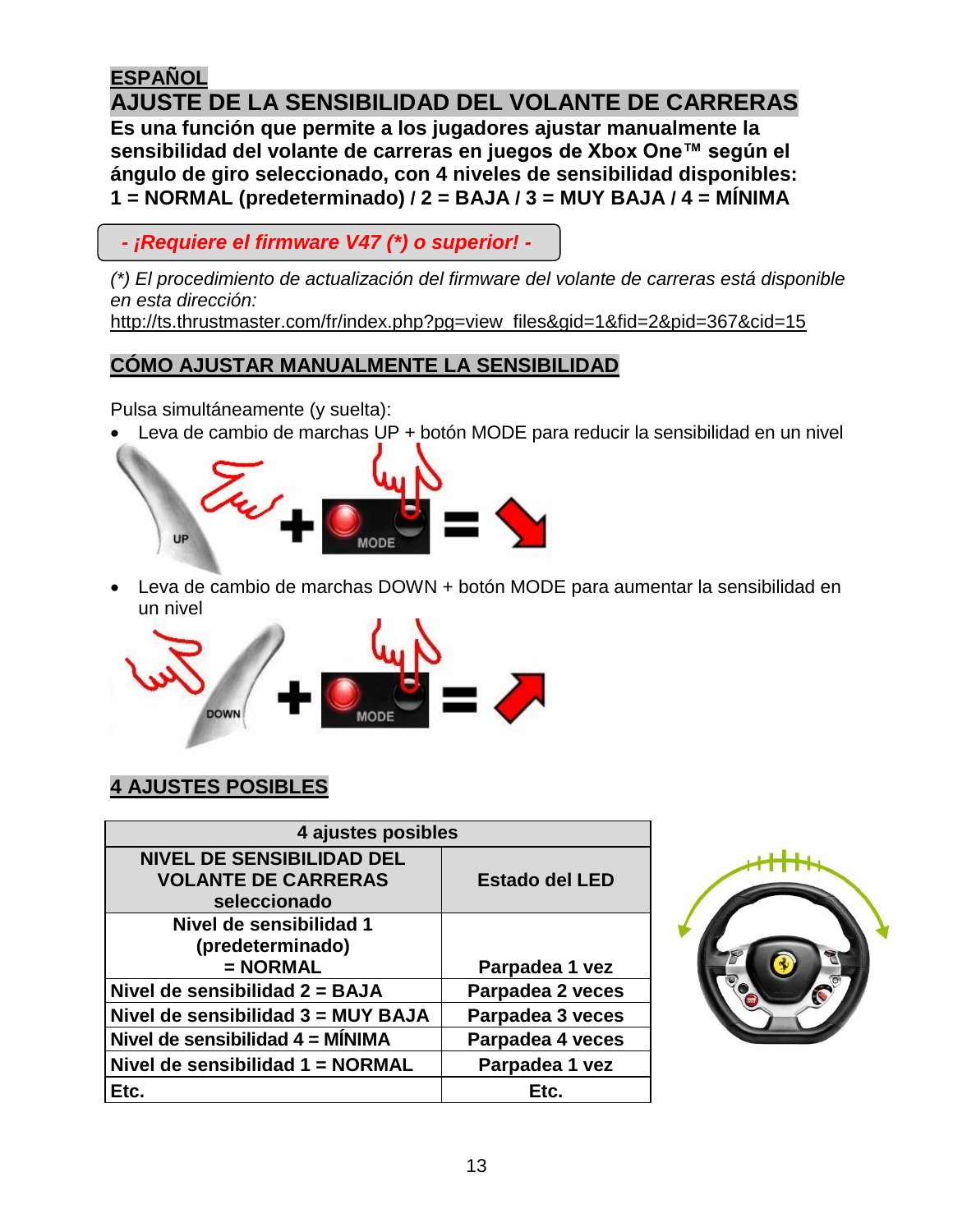*Nota: Los ajustes no se guardan de manera permanente. El volante de carreras vuelve automáticamente al nivel de sensibilidad 1 (es decir, el modo predeterminado) cuando el sistema se reinicia o el volante se desconecta del sistema.*

#### **EJEMPLOS DE AJUSTES POSIBLES SEGÚN EL ÁNGULO DE GIRO SELECCIONADO**

| Ejemplos de ajustes posibles<br>según el ángulo de giro seleccionado |                                                       |
|----------------------------------------------------------------------|-------------------------------------------------------|
| <b>ANGULO DE GIRO DEL</b><br><b>VOLANTE DE CARRERAS (**)</b>         | <b>SENSIBILIDAD DEL</b><br><b>VOLANTE DE CARRERAS</b> |
| $900^\circ$                                                          | Nivel de sensibilidad 1<br>Nivel de sensibilidad 2    |
| $540^\circ$                                                          | Nivel de sensibilidad 2<br>Nivel de sensibilidad 3    |
| $360^\circ$                                                          | Nivel de sensibilidad 3                               |
| $240^\circ$                                                          | Nivel de sensibilidad 3<br>Nivel de sensibilidad 4    |

*(\*\*) El procedimiento para ajustar manualmente el ángulo de giro del volante de carreras está disponible en esta dirección: [http://ts.thrustmaster.com/faqs/eng/thr\\_eng\\_00151.pdf](http://ts.thrustmaster.com/faqs/eng/thr_eng_00151.pdf)*

#### **NOTAS IMPORTANTES**

- El ajuste de sensibilidad manual no se guarda de manera permanente. El volante de carreras vuelve automáticamente al nivel de sensibilidad 1 (es decir, el modo predeterminado) cuando el sistema se reinicia o el volante se desconecta del sistema.
- Al ajustar manualmente el nivel de sensibilidad se altera ligeramente la intensidad de los ajustes de centrado y Force Feedback del volante de carreras (cuanto menor sea la sensibilidad, menor será la intensidad de las funciones de centrado y Force Feedback).
- El ajuste manual del modo de sensibilidad del volante de carreras sólo se puede hacer en Xbox One (pero no en PC).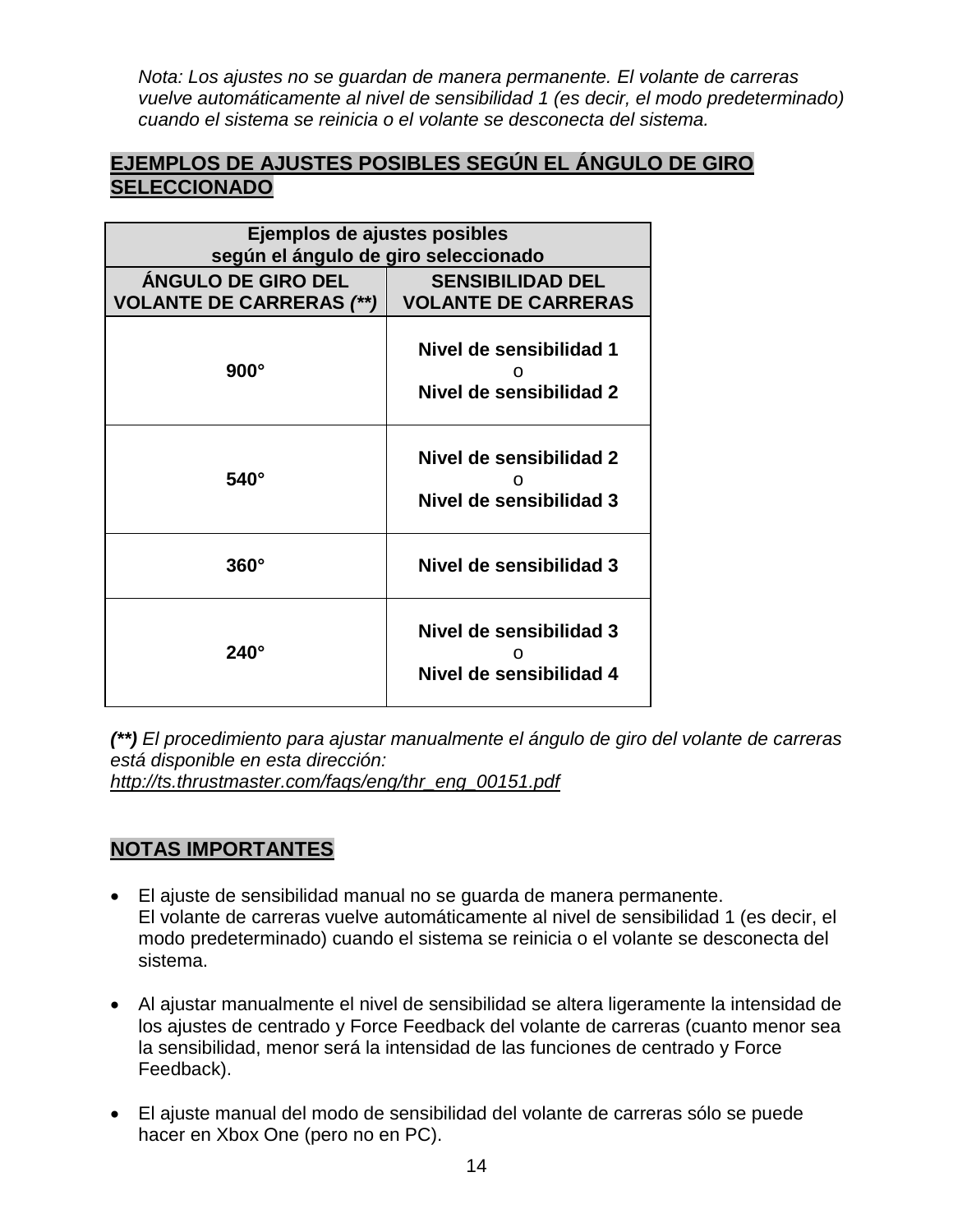# <span id="page-14-0"></span>**PORTUGUÊS AJUSTE DA SENSIBILIDADE DO VOLANTE**

**Nos jogos para a Xbox One™, trata-se de uma funcionalidade que permite aos jogadores ajustar manualmente a sensibilidade do volante de acordo com o ângulo de rotação selecionado; estão disponíveis 4 níveis de sensibilidade.**

**1 = NORMAL (predefinida) / 2 = BAIXA / 3 = MUITO BAIXA / 4 = MÍNIMA**

 *- Requer o firmware V47 (\*) ou superior! -*

*(\*) O procedimento de atualização do firmware do volante está disponível neste endereço:* http://ts.thrustmaster.com/fr/index.php?pg=view\_files&gid=1&fid=2&pid=367&cid=15

# **COMO AJUSTAR MANUALMENTE A SENSIBILIDADE**

Prima (e solte) em simultâneo:

Pá de mudança de velocidade UP + botão MODE para reduzir a sensibilidade um nível



 Pá de mudança de velocidade DOWN + botão MODE para aumentar a sensibilidade um nível



# **4 DEFINIÇÕES POSSÍVEIS**

| 4 definições possíveis                                         |                      |
|----------------------------------------------------------------|----------------------|
| <b>NÍVEL DE SENSIBILIDADE DO</b><br><b>VOLANTE selecionado</b> | <b>Estado do LED</b> |
| Nível de sensibilidade 1 (predefinido)                         |                      |
| $= NORMAL$                                                     | Pisca uma vez        |
| Nível de sensibilidade 2 = BAIXA                               | Pisca duas vezes     |
| Nível de sensibilidade 3 = MUITO BAIXA                         | Pisca 3 vezes        |
| Nível de sensibilidade 4 = MÍNIMA                              | Pisca 4 vezes        |
| Nível de sensibilidade 1 = NORMAL                              | Pisca uma vez        |
| Etc.                                                           | Etc.                 |

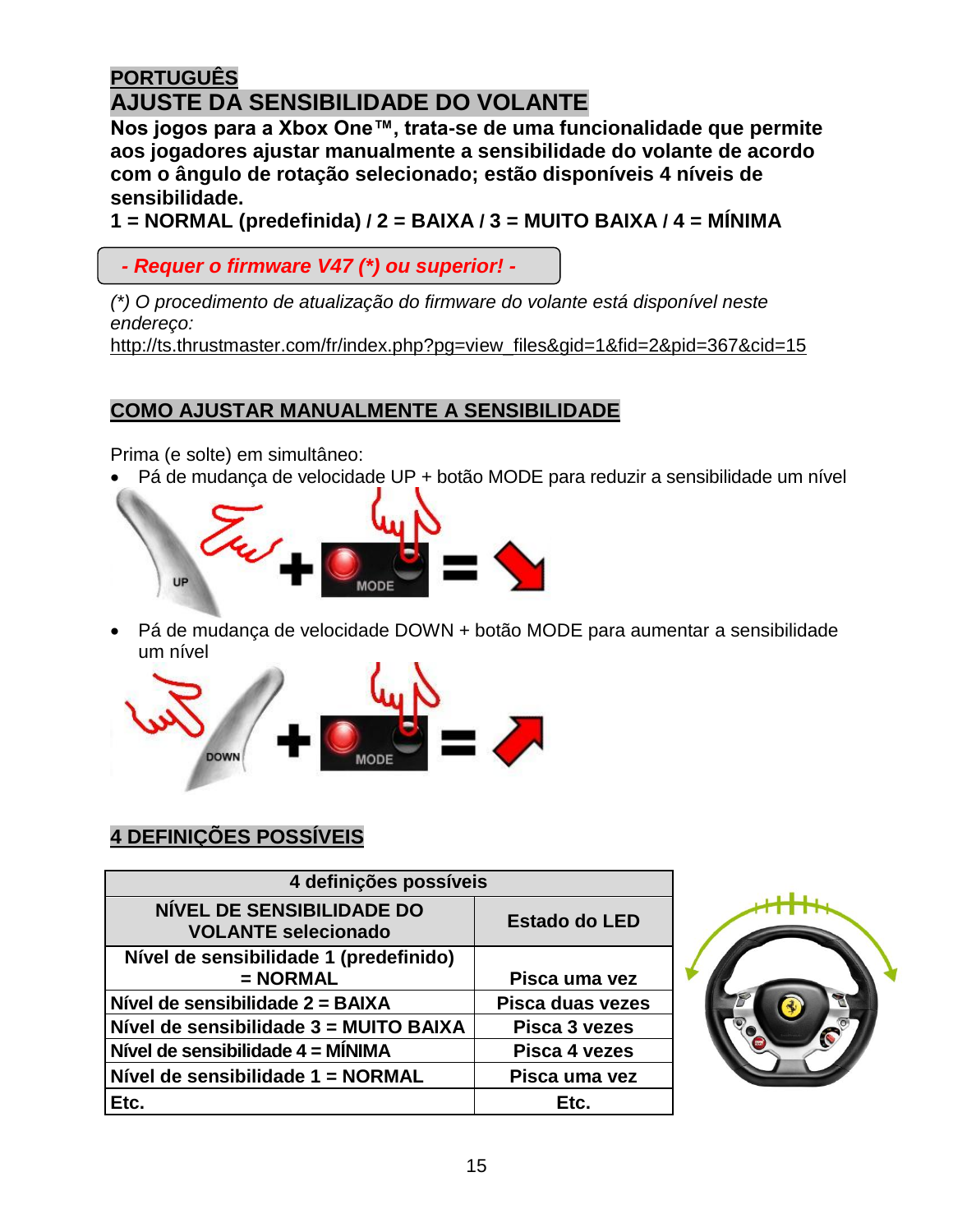*Nota: as definições não são guardadas permanentemente. O volante reverte automaticamente para o nível de sensibilidade 1 (ou seja, modo predefinido) quando o sistema reinicia ou quando o volante é desligado do sistema.*

#### **EXEMPLOS DE DEFINIÇÕES POSSÍVEIS DE ACORDO COM O ÂNGULO DE ROTAÇÃO SELECIONADO**

| Exemplos de definições possíveis<br>de acordo com o ângulo de rotação selecionado |                                                            |
|-----------------------------------------------------------------------------------|------------------------------------------------------------|
| ÂNGULO DE ROTAÇÃO DO<br><b>VOLANTE</b> (**)                                       | <b>SENSIBILIDADE DO</b><br><b>VOLANTE</b>                  |
| $900^\circ$                                                                       | Nível de sensibilidade 1<br>ΩU<br>Nível de sensibilidade 2 |
| $540^\circ$                                                                       | Nível de sensibilidade 2<br>ou<br>Nível de sensibilidade 3 |
| $360^\circ$                                                                       | Nível de sensibilidade 3                                   |
| $240^\circ$                                                                       | Nível de sensibilidade 3<br>ΟU<br>Nível de sensibilidade 4 |

*(\*\*) O procedimento para ajustar manualmente o ângulo de rotação do volante está disponível neste endereço:*

*http://ts.thrustmaster.com/faqs/eng/thr\_eng\_00151.pdf*

# **NOTAS IMPORTANTES**

- O ajuste manual da sensibilidade não é guardado permanentemente. O volante reverte automaticamente para o nível de sensibilidade 1 (ou seja, modo predefinido) quando o sistema reinicia ou quando o volante é desligado do sistema.
- O ajuste manual do nível de sensibilidade altera ligeiramente a intensidade dos efeitos Force Feedback e as definições de centragem do volante (quanto menor é a sensibilidade, menor é a intensidade das funcionalidades Force Feedback e de centragem).
- O ajuste manual do modo de sensibilidade do volante apenas é possível na Xbox One (não no PC).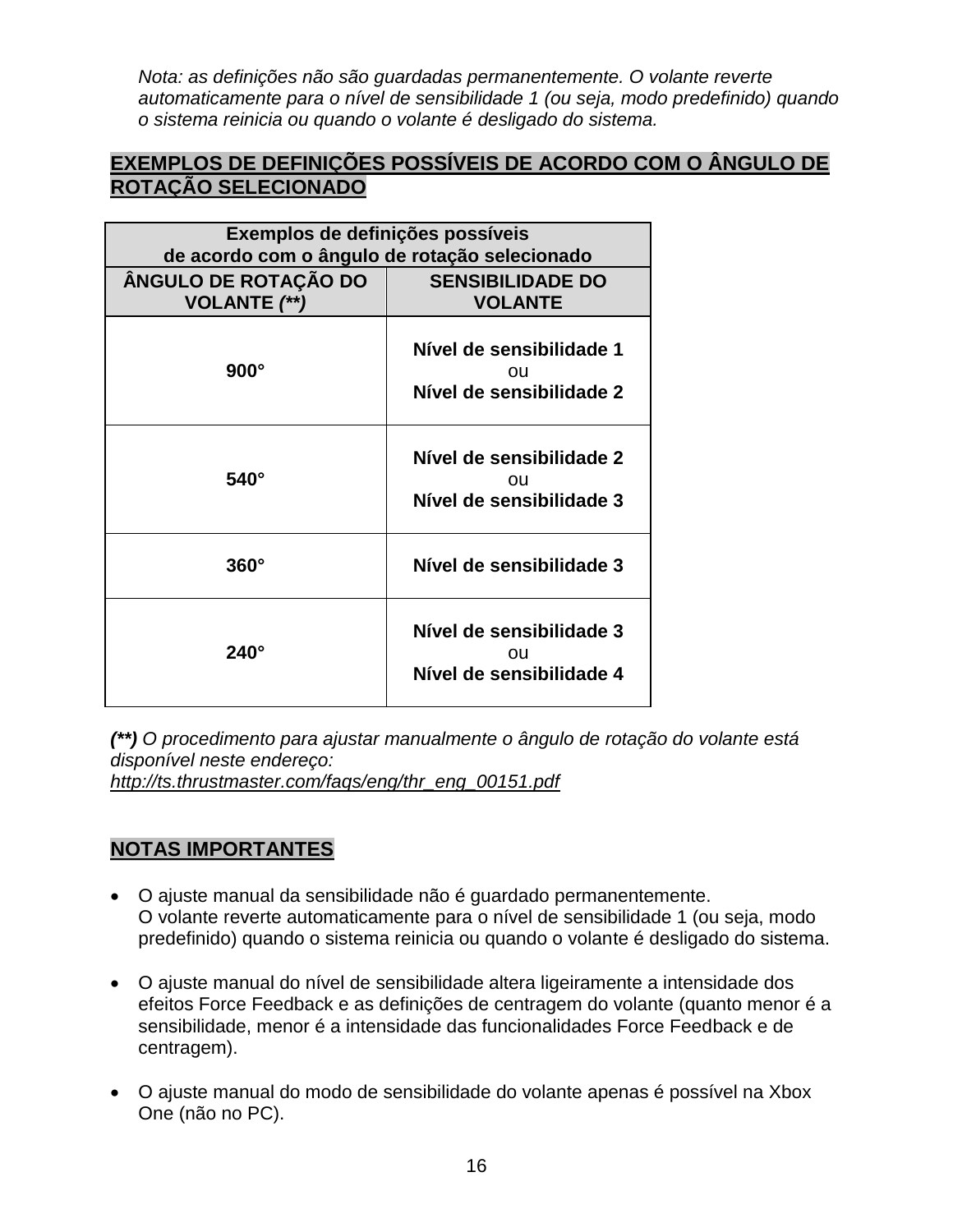# <span id="page-16-0"></span>**РУССКИЙ НАСТРОЙКА ЧУВСТВИТЕЛЬНОСТИ РУЛЕВОЙ СИСТЕМЫ**

**В играх для Xbox One™ эта функция позволяет вручную регулировать чувствительность рулевого колеса в соответствии с выбранным углом поворота. Доступно 4 уровня чувствительности.**

**1 = ОБЫЧНАЯ (по умолчанию) / 2 = НИЗКАЯ / 3 = ОЧЕНЬ НИЗКАЯ / 4 = МИНИМАЛЬНАЯ**

 *- Требуется прошивка версии V47 (\*) или выше! -*

*(\*) Процедура обновления прошивки рулевой системы описана по адресу:* [http://ts.thrustmaster.com/fr/index.php?pg=view\\_files&gid=1&fid=2&pid=367&cid=15](http://ts.thrustmaster.com/fr/index.php?pg=view_files&gid=1&fid=2&pid=367&cid=15)

# **РЕГУЛИРОВКА ЧУВСТВИТЕЛЬНОСТИ ВРУЧНУЮ**

Одновременно нажать (и отпустить):

 лепестковый переключатель UP + кнопку MODE, чтобы снизить чувствительность на один уровень;



 лепестковый переключатель DOWN + кнопку MODE, чтобы увеличить чувствительность на один уровень.



# **4 ВОЗМОЖНЫХ НАСТРОЙКИ**

| 4 возможных настройки      |               |
|----------------------------|---------------|
| Выбранный УРОВЕНЬ          | Состояние     |
| ЧУВСТВИТЕЛЬНОСТИ РУЛЯ      | индикатора    |
| Уровень чувствительности 1 |               |
| (по умолчанию) = ОБЫЧНАЯ   | Мигает 1 раз  |
| Уровень чувствительности 2 |               |
| = НИЗКАЯ                   | Мигает 2 раза |
| Уровень чувствительности 3 |               |
| = ОЧЕНЬ НИЗКАЯ             | Мигает 3 раза |
| Уровень чувствительности 4 |               |
| ВАНАПАММНИМ =              | Мигает 4 раза |
| Уровень чувствительности 1 |               |
| = ОБЫЧНАЯ                  | Мигает 1 раз  |
| И т. д.                    | И т. д.       |

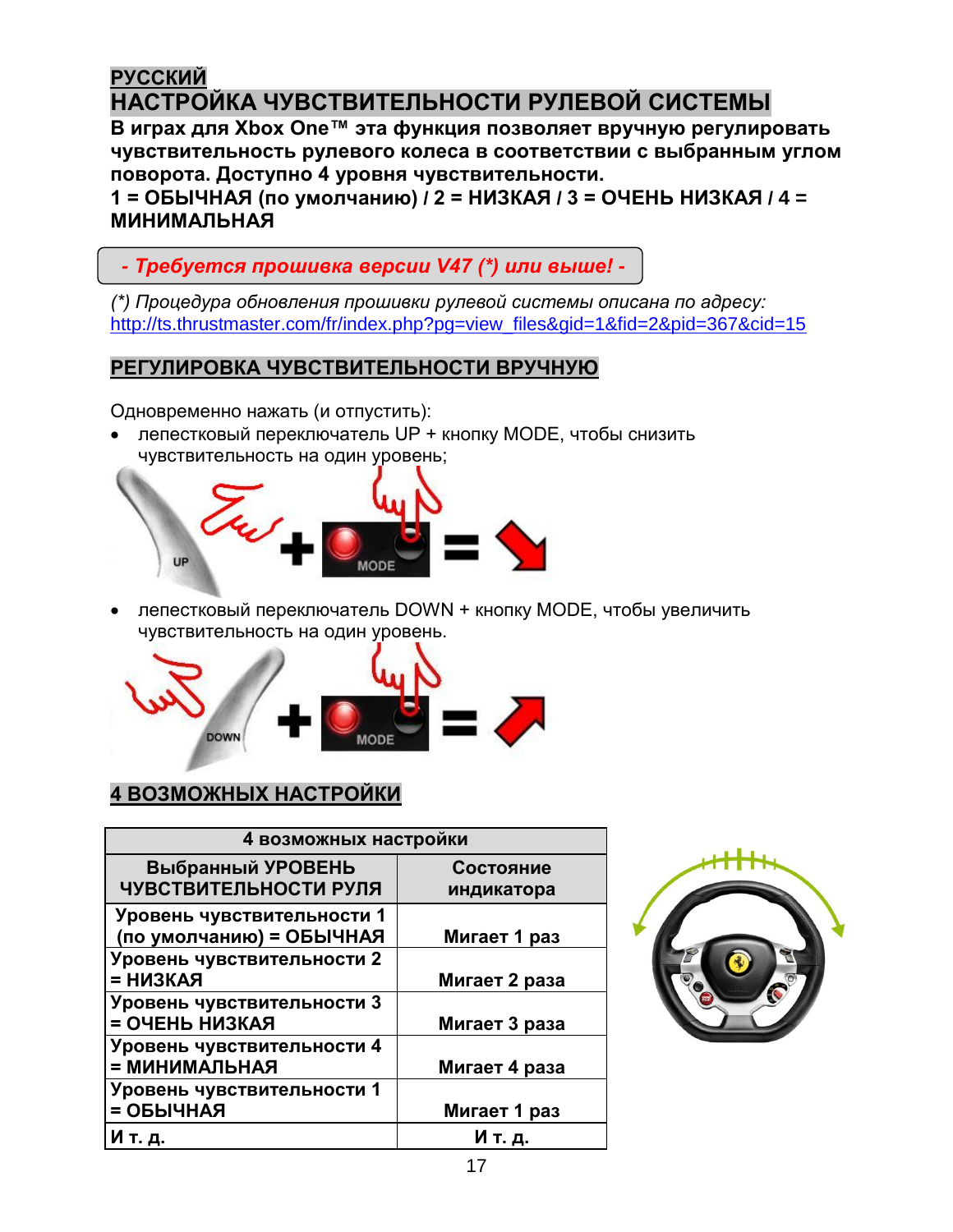*Примечание: настройка не сохраняется постоянно. При перезапуске системы или отсоединении руля от системы автоматически возвращается уровень чувствительности 1 (т. е., режим по умолчанию).*

#### **ПРИМЕРЫ ВОЗМОЖНОЙ НАСТРОЙКИ В СООТВЕТСТВИИ С ВЫБРАННЫМ УГЛОМ ПОВОРОТА**

| Примеры возможной настройки<br>в соответствии с выбранным углом поворота |                                                                 |
|--------------------------------------------------------------------------|-----------------------------------------------------------------|
| УГОЛ ПОВОРОТА РУЛЯ (**)                                                  | ЧУВСТВИТЕЛЬНОСТЬ РУЛЕВОЙ<br><b>СИСТЕМЫ</b>                      |
| $900^\circ$                                                              | Уровень чувствительности 1<br>ипи<br>Уровень чувствительности 2 |
| $540^\circ$                                                              | Уровень чувствительности 2<br>или<br>Уровень чувствительности 3 |
| $360^\circ$                                                              | Уровень чувствительности 3                                      |
| $240^\circ$                                                              | Уровень чувствительности 3<br>или<br>Уровень чувствительности 4 |

*(\*\*) Процедура ручной настройки угла поворота руля описана по адресу: [http://ts.thrustmaster.com/faqs/eng/thr\\_eng\\_00151.pdf](http://ts.thrustmaster.com/faqs/eng/thr_eng_00151.pdf)*

#### **ВАЖНО!**

- Выполненная вручную настройка чувствительности не сохраняется постоянно. При перезапуске системы или отсоединении руля от системы автоматически возвращается уровень чувствительности 1 (т. е., режим по умолчанию).
- При ручной настройке уровня чувствительности изменяется интенсивность силовой обратной связи и параметры центрирования руля (чем ниже чувствительности, тем меньше интенсивность функций силовой обратной связи и центрирования).
- Вручную настроить уровень чувствительности рулевой системы можно только на Xbox One (не на ПК).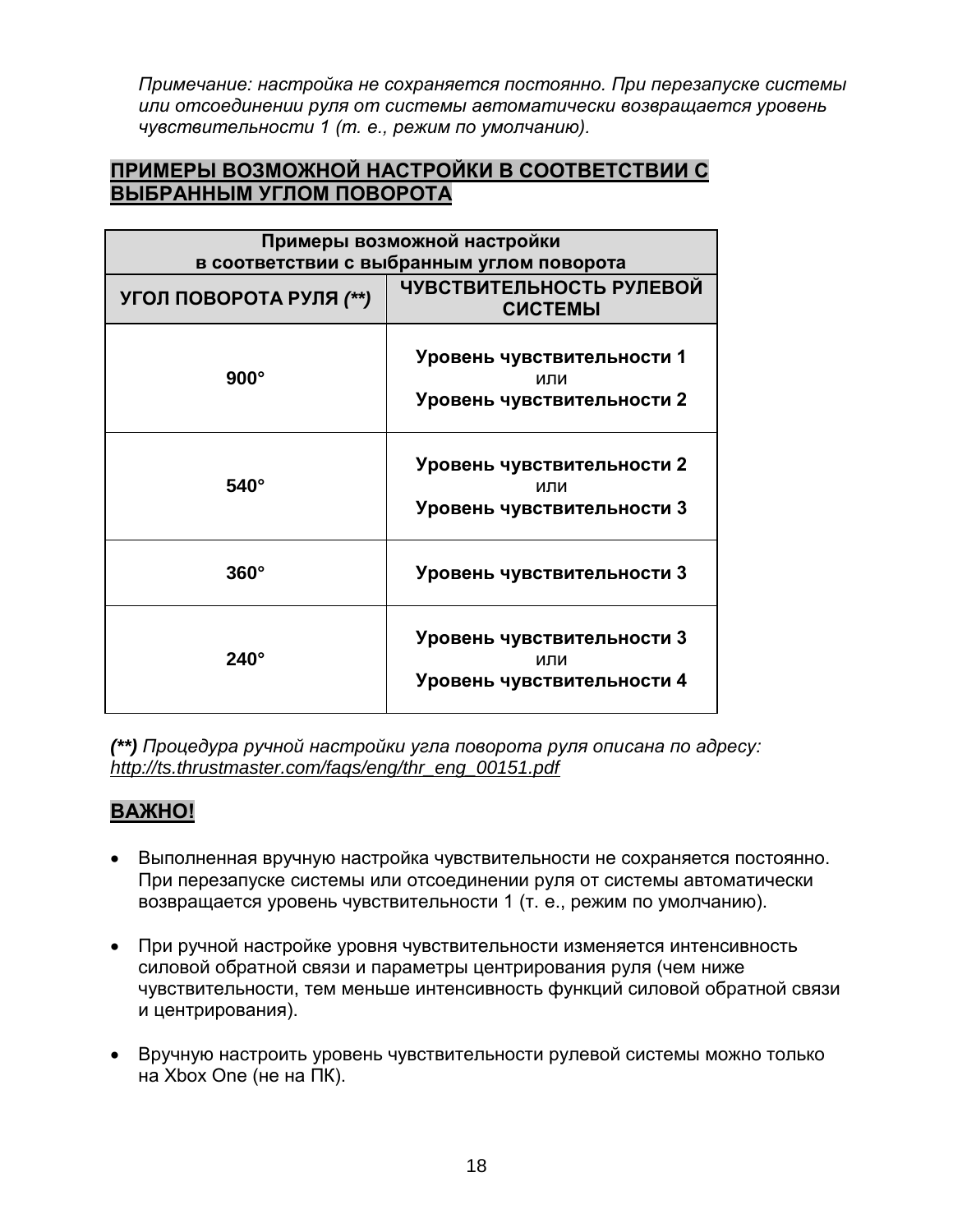# <span id="page-18-0"></span>**ΕΛΛΗΝΙΚΑ ΡΥΘΜΙΣΗ ΕΥΑΙΣΘΗΣΙΑΣ ΑΓΩΝΙΣΤΙΚΟΥ ΤΙΜΟΝΙΟΥ**

**Αυτή η λειτουργία διατίθεται σε παιχνίδια για το Xbox One™, και επιτρέπει στους χρήστες να ρυθμίζουν χειροκίνητα την ευαισθησία του αγωνιστικού τιμονιού σύμφωνα με την επιλεγμένη γωνία περιστροφής. Υπάρχουν 4 επίπεδα ευαισθησίας διαθέσιμα.**

**1 = ΚΑΝΟΝΙΚΗ (προεπιλογή) / 2 = ΧΑΜΗΛΗ / 3 = ΠΟΛΥ ΧΑΜΗΛΗ / 4 = ΕΛΑΧΙΣΤΗ**

 *-Απαιτείται υλικολογισμικό V47 (\*) ή μεταγενέστερη έκδοση! -*

*(\*) Η διαδικασία ενημέρωσης του υλικολογισμικού του αγωνιστικού τιμονιού είναι διαθέσιμη σε αυτήν τη διεύθυνση: [http://ts.thrustmaster.com/faqs/eng/thr\\_eng\\_00151.pdf](http://ts.thrustmaster.com/faqs/eng/thr_eng_00151.pdf)*

# **ΠΩΣ ΝΑ ΡΥΘΜΙΣΕΤΕ ΧΕΙΡΟΚΙΝΗΤΑ ΤΗΝ ΕΥΑΙΣΘΗΣΙΑ**

Ταυτόχρονα πατήστε (και ελευθερώστε):

 Μοχλός αλλαγής ταχυτήτων UP + πλήκτρο MODE για μείωση της ευαισθησίας κατά ένα επίπεδο



 Μοχλός αλλαγής ταχυτήτων DOWN + πλήκτρο MODE για αύξηση της ευαισθησίας κατά ένα επίπεδο



# **4 ΠΙΘΑΝΕΣ ΡΥΘΜΙΣΕΙΣ**

| 4 πιθανές ρυθμίσεις                                    |                                      |
|--------------------------------------------------------|--------------------------------------|
| Επιλεγμένο ΕΠΙΠΕΔΟ ΕΥΑΙΣΘΗΣΙΑΣ<br>ΑΓΩΝΙΣΤΙΚΟΥ ΤΙΜΟΝΙΟΥ | Κατάσταση ενδεικτικής<br>λυχνίας LED |
| Επίπεδο ευαισθησίας 1 (προεπιλεγμένο)<br>= KANONIKA    | Αναβοσβήνει μία φορά                 |
| Επίπεδο ευαισθησία 2 = ΧΑΜΗΛΗ                          | Αναβοσβήνει δύο φορές                |
| Επίπεδο ευαισθησίας 3 = ΠΟΛΥ ΧΑΜΗΛΗ                    | Αναβοσβήνει 3 φορές                  |
| Επίπεδο ευαισθησίας 4 = ΕΛΑΧΙΣΤΗ                       | Αναβοσβήνει 4 φορές                  |
| Επίπεδο ευαισθησίας 1 = ΚΑΝΟΝΙΚΗ                       | Αναβοσβήνει μία φορά                 |
| к.λπ.                                                  | $\kappa$ . $\lambda$ TT.             |



*Σημείωση: οι ρυθμίσεις δεν αποθηκεύονται μόνιμα. Το αγωνιστικό τιμόνι μετατρέπεται αυτόματα σε Επίπεδο ευαισθησίας 1 (δηλ. προεπιλεγμένη λειτουργία) όταν το σύστημα επανεκκινείται ή το τιμόνι αποσυνδεθεί από το σύστημα.*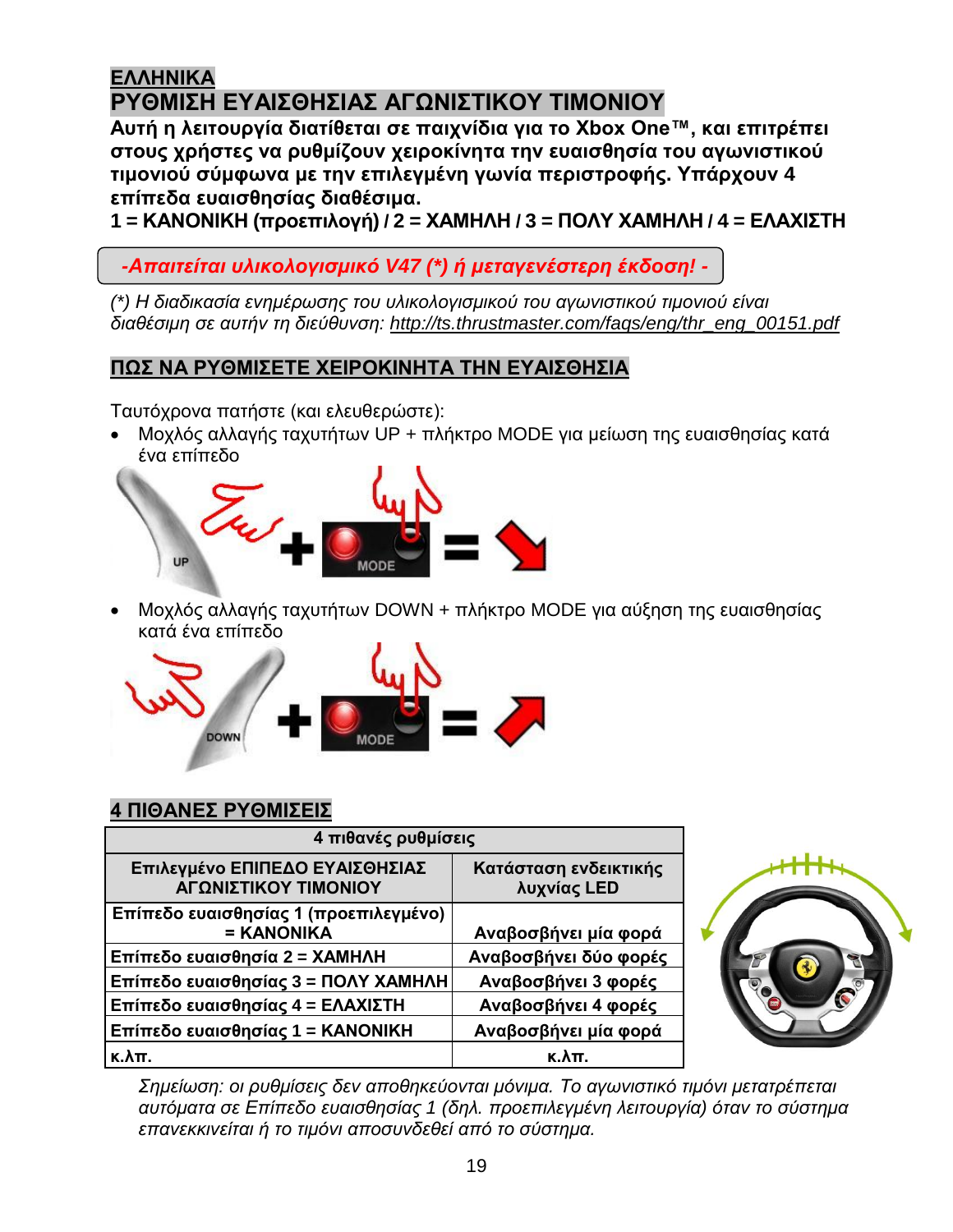#### **ΠΑΡΑΔΕΙΓΜΑΤΑ ΠΙΘΑΝΩΝ ΡΥΘΜΙΣΕΩΝ ΣΥΜΦΩΝΑ ΜΕ ΤΗΝ ΕΠΙΛΕΓΜΕΝΗ ΓΩΝΙΑ ΠΕΡΙΣΤΡΟΦΗΣ**

| Παραδείγματα πιθανών ρυθμίσεων<br>σύμφωνα με την επιλεγμένη γωνία περιστροφής |                                                |  |
|-------------------------------------------------------------------------------|------------------------------------------------|--|
| ΓΩΝΙΑ ΠΕΡΙΣΤΡΟΦΗΣ<br>ΑΓΩΝΙΣΤΙΚΟΥ ΤΙΜΟΝΙΟΥ (**)                                | ΕΥΑΙΣΘΗΣΙΑ ΑΓΩΝΙΣΤΙΚΟΥ<br><b>TIMONIOY</b>      |  |
| $900^\circ$                                                                   | Επίπεδο ευαισθησίας 1<br>Επίπεδο ευαισθησίας 2 |  |
| $540^\circ$                                                                   | Επίπεδο ευαισθησίας 2<br>Επίπεδο ευαισθησίας 3 |  |
| $360^\circ$                                                                   | Επίπεδο ευαισθησίας 3                          |  |
| 240°                                                                          | Επίπεδο ευαισθησίας 3<br>Επίπεδο ευαισθησίας 4 |  |

*(\*\*) Η διαδικασία για χειροκίνητη ρύθμιση της γωνίας περιστροφής του αγωνιστικού τιμονιού είναι διαθέσιμη σε αυτήν τη διεύθυνση: [http://ts.thrustmaster.com/faqs/eng/thr\\_eng\\_00151.pdf](http://ts.thrustmaster.com/faqs/eng/thr_eng_00151.pdf)*

#### **ΣΗΜΑΝΤΙΚΕΣ ΣΗΜΕΙΩΣΕΙΣ**

- Η χειροκίνητη ρύθμιση της ευαισθησίας δεν αποθηκεύεται μόνιμα. Το αγωνιστικό τιμόνι μετατρέπεται αυτόματα σε Επίπεδο ευαισθησίας 1 (δηλ. προεπιλεγμένη λειτουργία) όταν το σύστημα επανεκκινείται ή το τιμόνι αποσυνδεθεί από το σύστημα.
- Η χειροκίνητη ρύθμιση του επιπέδου ευαισθησίας μετατρέπει ελαφρώς την ένταση της λειτουργίας force feedback του τιμονιού και τις ρυθμίσεις κεντραρίσματος (όσο χαμηλότερη είναι η ευαισθησία, τόσο χαμηλότερη είναι η ένταση της λειτουργίας force feedback και οι λειτουργίες κεντραρίσματος).
- Η χειροκίνητη ρύθμιση της λειτουργίας της ευαισθησίας του αγωνιστικού τιμονιού είναι εφικτή μόνο στο Xbox One (όχι σε PC).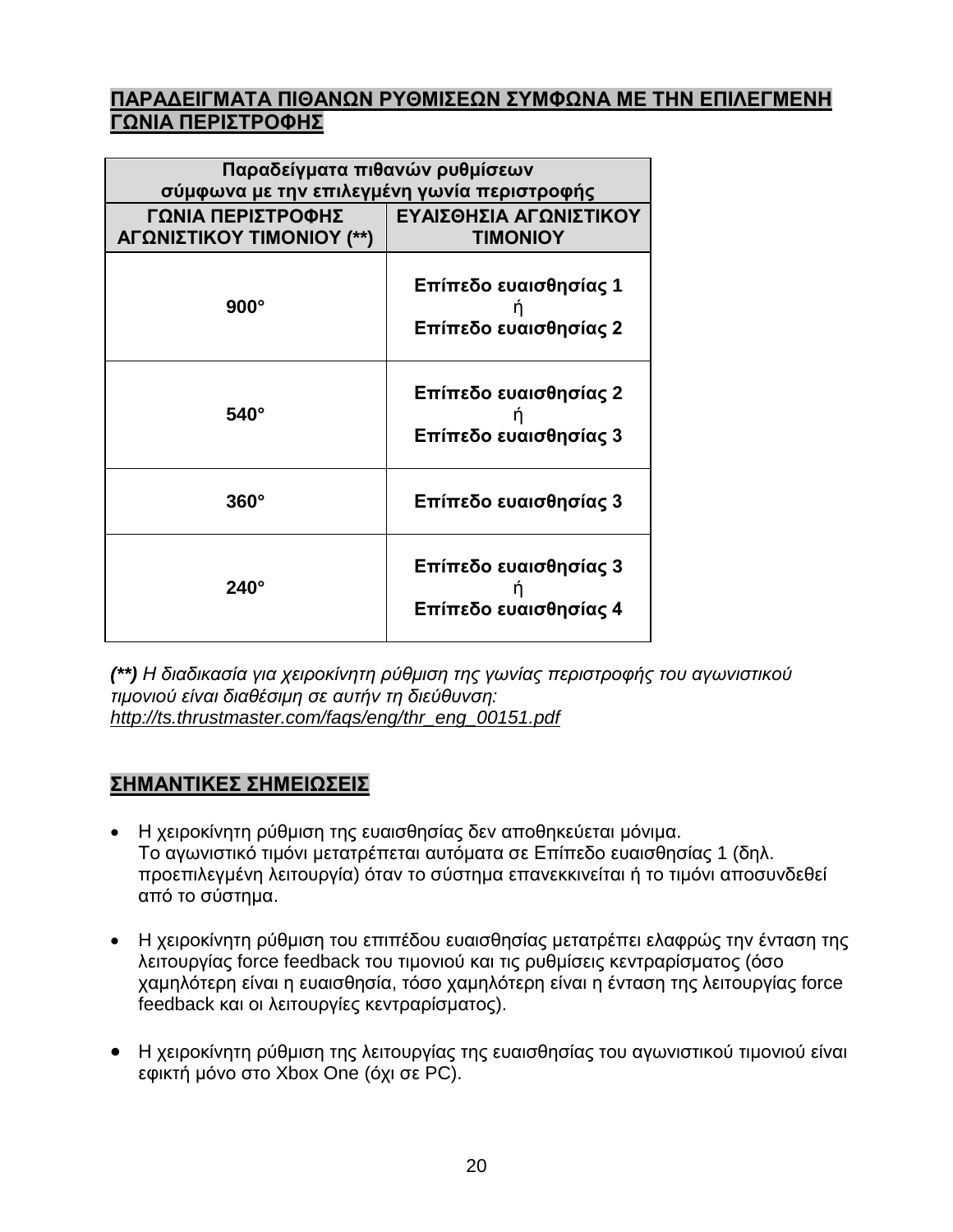# <span id="page-20-0"></span>**TÜRKÇE YARIŞ DİREKSİYONU HASSASİYET AYARI**

**Xbox One™ oyunlarında oyuncuların yarış direksiyonunun hassasiyetini seçilen dönüş açısına göre manuel olarak ayarlamalarını sağlayan bir özellik; 4 hassasiyet seviyesi mevcuttur.**

**1 = NORMAL (varsayılan) / 2 = DÜŞÜK / 3 = ÇOK DÜŞÜK / 4 = MİNİMUM**

 *- Donanım yazılımı V47 (\*) veya daha üst sürüm gerekir! -*

*(\*) Yarış direksiyonu donanım yazılımı güncelleme prosedürü şu adreste mevcuttur:* [http://ts.thrustmaster.com/fr/index.php?pg=view\\_files&gid=1&fid=2&pid=367&cid=15](http://ts.thrustmaster.com/fr/index.php?pg=view_files&gid=1&fid=2&pid=367&cid=15)

# **HASSASİYETİN MANUEL OLARAK AYARLANMASI**

Şunlara aynı anda basın (ve bırakın):

 Hassasiyeti bir seviye azaltmak için UP direksiyondan kumandalı vites + MODE düğmesi



 Hassasiyeti bir seviye artırmak için DOWN direksiyondan kumandalı vites + MODE düğmesi



# **4 OLASI AYAR**

| 4 olası ayar                                            |                     |
|---------------------------------------------------------|---------------------|
| Seçilen YARIŞ DİREKSİYONU<br><b>HASSASIYET SEVIYESI</b> | <b>LED durumu</b>   |
| Hassasiyet seviyesi 1 (varsayılan)                      |                     |
| $= NORMAL$                                              | Bir kez yanıp söner |
| Hassasiyet seviyesi 2 = DÜŞÜK                           | İki kez yanıp söner |
| Hassasiyet seviyesi 3 = ÇOK DÜŞÜK                       | 3 kez yanıp söner   |
| Hassasiyet seviyesi 4 = MİNİMUM                         | 4 kez yanıp söner   |
| Hassasiyet seviyesi 1 = NORMAL                          | Bir kez yanıp söner |
| Vb.                                                     | Vb.                 |



*Not: Ayarlar kalıcı olarak kaydedilmez. Sistem yeniden başladığında veya direksiyon sistemden ayrıldığında yarış direksiyonu otomatik olarak hassasiyet seviyesi 1'e (yani varsayılan mod) döner.*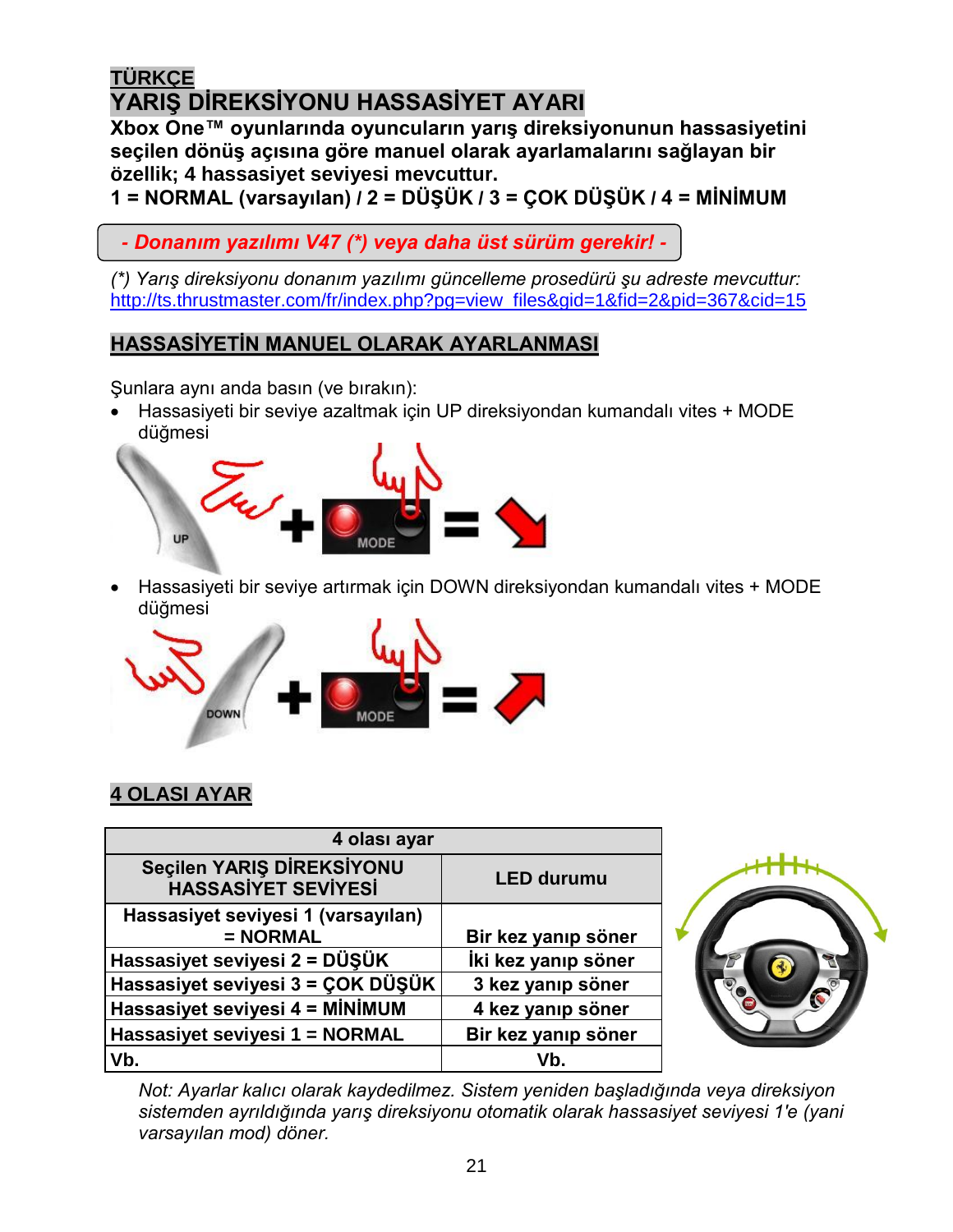## **SEÇİLEN DÖNÜŞ AÇISINA GÖRE OLASI AYAR ÖRNEKLERİ**

| Seçilen dönüş açısına göre<br>olası ayar örnekleri |                                                        |  |
|----------------------------------------------------|--------------------------------------------------------|--|
| YARIŞ DİREKSİYONU DÖNÜŞ<br>AÇISI $(**)$            | <b>YARIŞ DİREKSİYONU</b><br><b>HASSASİYETİ</b>         |  |
| $900^\circ$                                        | Hassasiyet seviyesi 1<br>veya<br>Hassasiyet seviyesi 2 |  |
| $540^\circ$                                        | Hassasiyet seviyesi 2<br>veya<br>Hassasiyet seviyesi 3 |  |
| $360^\circ$                                        | Hassasiyet seviyesi 3                                  |  |
| $240^\circ$                                        | Hassasiyet seviyesi 3<br>veya<br>Hassasiyet seviyesi 4 |  |

*(\*\*) Yarış direksiyonunun dönüş açısını manuel olarak ayarlama prosedürü şu adreste mevcuttur:*

*[http://ts.thrustmaster.com/faqs/eng/thr\\_eng\\_00151.pdf](http://ts.thrustmaster.com/faqs/eng/thr_eng_00151.pdf)*

#### **ÖNEMLİ NOTLAR**

- Manuel hassasiyet ayarı kalıcı olarak kaydedilmez. Sistem yeniden başladığında veya direksiyon sistemden ayrıldığında yarış direksiyonu otomatik olarak hassasiyet seviyesi 1'e (yani varsayılan mod) döner.
- Hassasiyet seviyesinin manuel olarak ayarlanması yarış direksiyonunun force feedback ve merkezleme ayarlarının gücünü hafif değiştirir (hassasiyet ne kadar az olursa force feedback ve merkezleme özelliklerinin gücü o kadar düşük olur).
- Yarış direksiyonunun hassasiyet modunun manuel olarak ayarlanması sadece Xbox One'da yapılabilir (PC'de yapılamaz).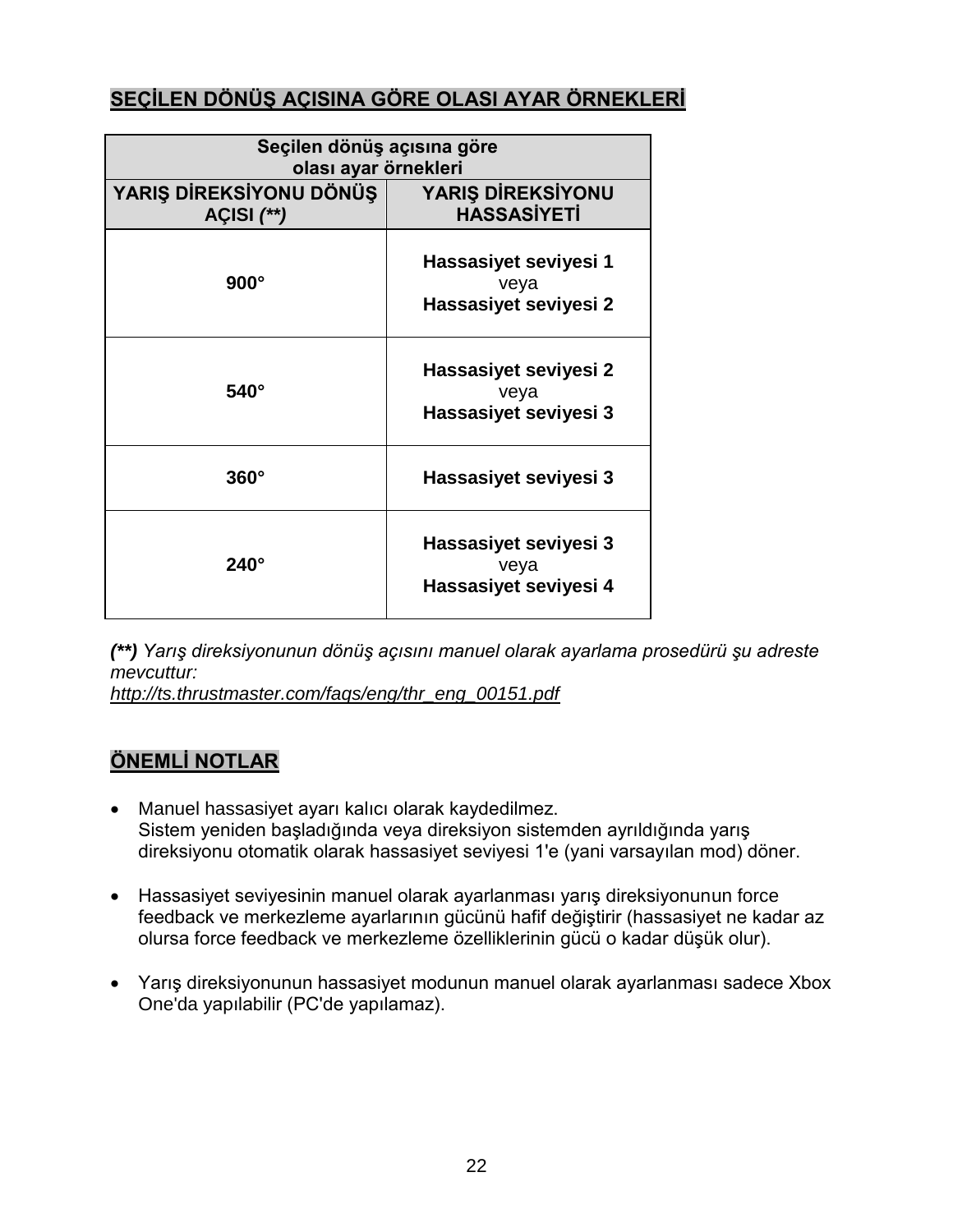# <span id="page-22-0"></span>**[POLSKI](#page-20-0) REGULACJA CZUŁOŚCI KIEROWNICY**

**Funkcja występująca w grach na konsolę Xbox One**™**, która umożliwia ręczne dopasowanie czułości kierownicy do wybranego kąta obrotu. Dostępne są 4 poziomy czułości.**

**1 = NORMALNY (domyślny) / 2 = NISKI / 3 = BARDZO NISKI / 4 = MINIMALNY**

– *Wymagane oprogramowanie sprzętowe w wersji V47 (\*) lub nowszej! –*

*(\*) Procedurę aktualizacji oprogramowania sprzętowego kierownicy można znaleźć pod tym adresem:*

[http://ts.thrustmaster.com/fr/index.php?pg=view\\_files&gid=1&fid=2&pid=367&cid=15](http://ts.thrustmaster.com/fr/index.php?pg=view_files&gid=1&fid=2&pid=367&cid=15)

# **JAK RĘCZNIE WYREGULOWAĆ CZUŁOŚĆ**

Jednocześnie naciśnij (i zwolnij):

Łopatkę zmiany biegów UP + przycisk MODE, aby zmniejszyć czułość o jeden poziom.



 Łopatkę zmiany biegów DOWN + przycisk MODE, aby zwiększyć czułość o jeden poziom.



# **4 MOŻLIWE USTAWIENIA**

| 4 możliwe ustawienia                                |                   |
|-----------------------------------------------------|-------------------|
| <b>Wybrany POZIOM CZUŁOŚCI</b><br><b>KIEROWNICY</b> | <b>Stan diody</b> |
| 1. poziom czułości (domyślny)<br>= NORMALNY         | Miga raz          |
| 2. poziom czułości = NISKI                          | Miga dwa razy     |
| 3. poziom czułości = BARDZO NISKI                   | Miga 3 razy       |
| 4. poziom czułości = MINIMALNY                      | Miga 4 razy       |
| 1. poziom czułości = NORMALNY                       | Miga raz          |
| Itd.                                                | Itd.              |

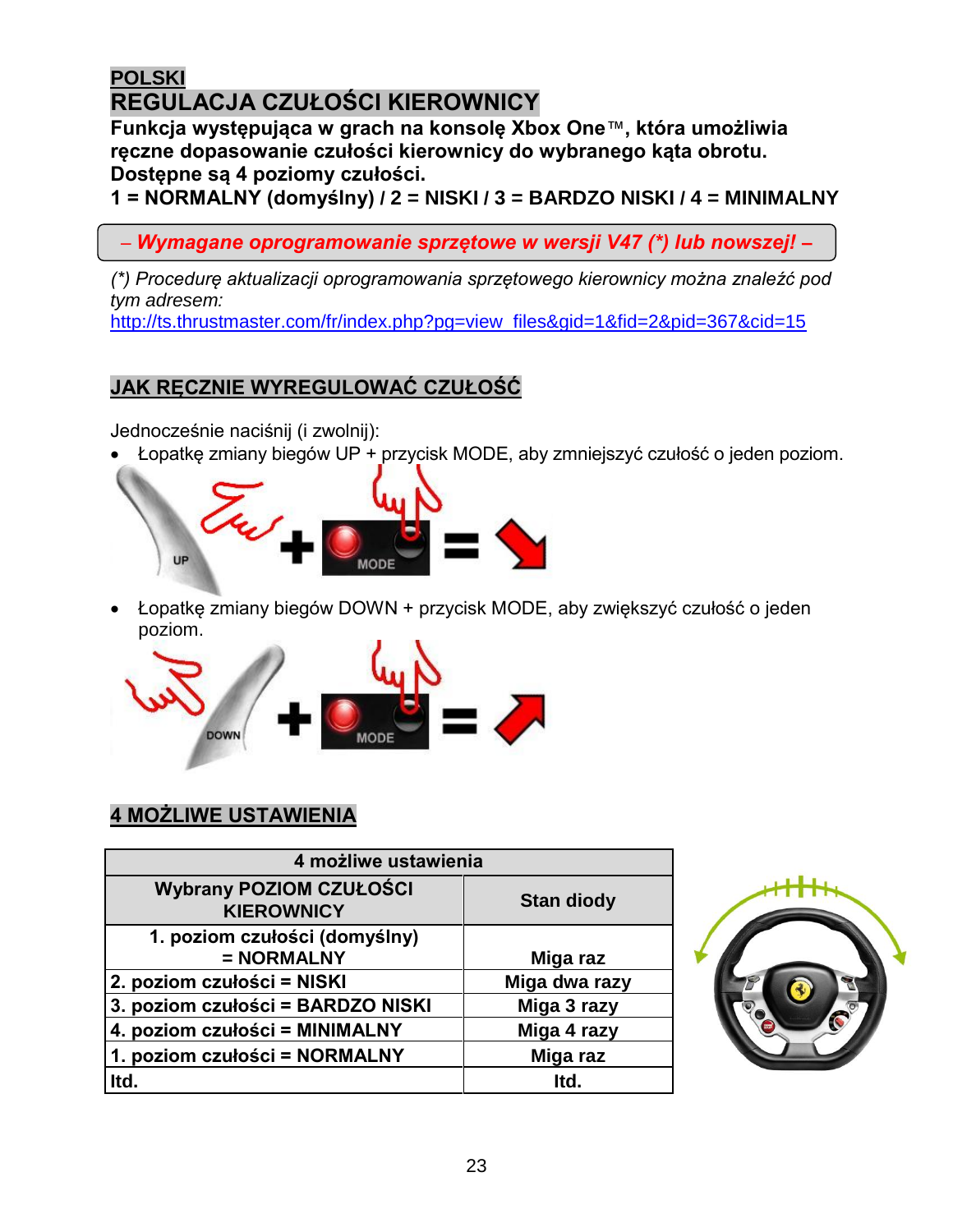*Uwaga: ustawienia nie są zapamiętywane. Kierownica automatycznie wraca do pierwszego poziomu czułości (czyli trybu domyślnego) z chwilą ponownego uruchomienia systemu lub odłączenia kierownicy od systemu.*

#### **PRZYKŁADY MOŻLIWYCH USTAWIEŃ ZGODNIE Z WYBRANYM KĄTEM OBROTU**

| Przykłady możliwych ustawień<br>zgodnie z wybranym kątem obrotu |                                                   |
|-----------------------------------------------------------------|---------------------------------------------------|
| <b>KĄT OBROTU KIEROWNICY</b><br>(**)                            | <b>CZUŁOŚĆ KIEROWNICY</b>                         |
| $900^\circ$                                                     | 1. poziom czułości<br>-lub-<br>2. poziom czułości |
| $540^\circ$                                                     | 2. poziom czułości<br>-lub-<br>3. poziom czułości |
| $360^\circ$                                                     | 3. poziom czułości                                |
| $240^\circ$                                                     | 3. poziom czułości<br>-lub-<br>4. poziom czułości |

*(\*\*) Procedurę ręcznej regulacji kąta obrotu kierownicy można znaleźć pod tym adresem: [http://ts.thrustmaster.com/faqs/eng/thr\\_eng\\_00151.pdf](http://ts.thrustmaster.com/faqs/eng/thr_eng_00151.pdf)*

# **WAŻNE UWAGI**

- Ręcznie ustawiona czułość kierownicy nie jest zapamiętywana. Kierownica automatycznie wraca do pierwszego poziomu czułości (czyli trybu domyślnego) z chwilą ponownego uruchomienia systemu lub odłączenia kierownicy od systemu.
- Ręczne przestawienie poziomu czułości powoduje niewielką zmianę intensywności efektów siłowego sprzężenia zwrotnego i funkcji środkowania kierownicy (im mniejsza czułość, tym mniejsza intensywność siłowego sprzężenia zwrotnego i środkowania).
- Ręczne przestawianie trybu czułości kierownicy jest możliwe tylko na konsoli Xbox One (nie na komputerze PC).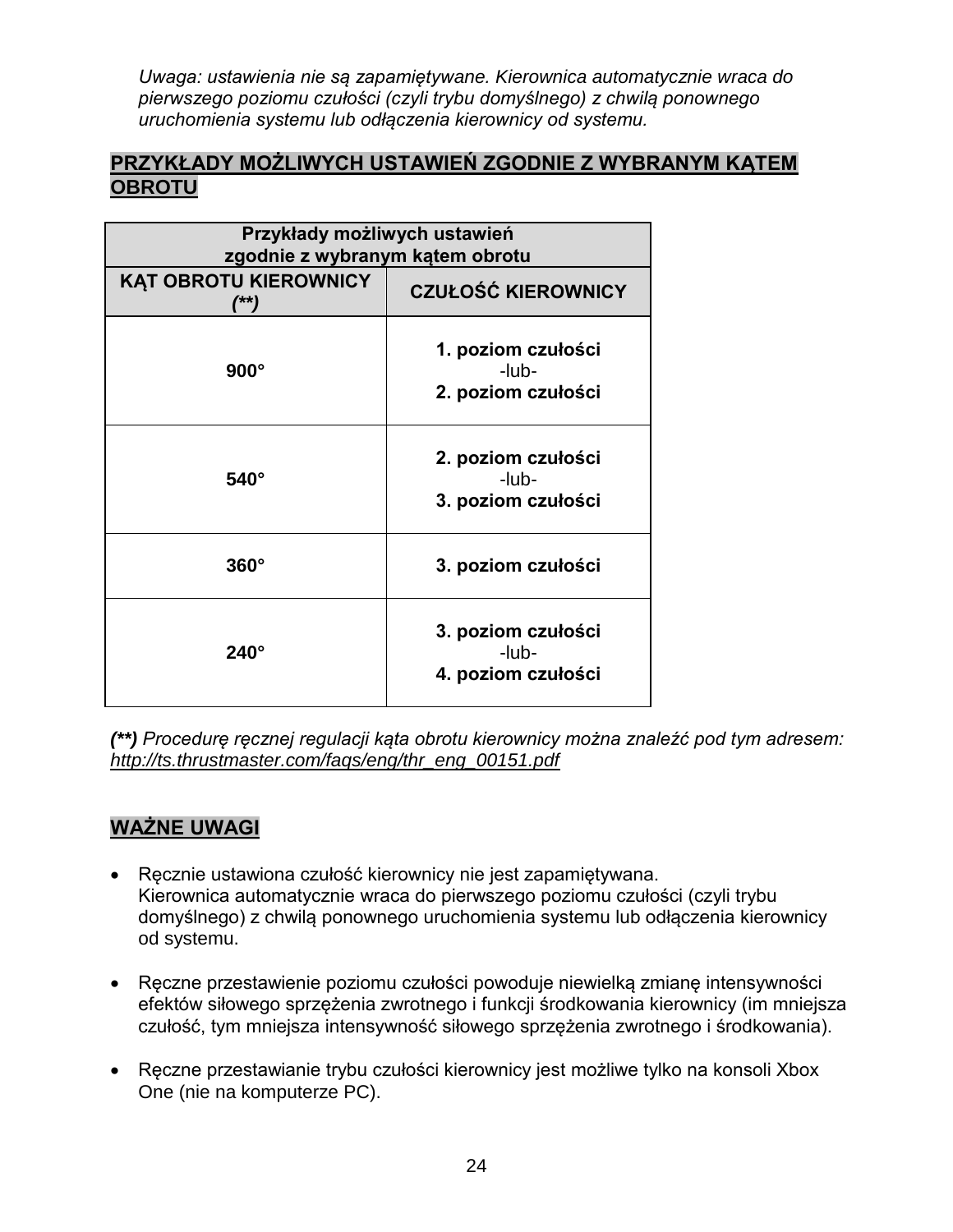<span id="page-24-0"></span>日本語

レーシングコントローラーの感度調節

Xbox One™

用ゲームで、レーシングコントローラーの感度を、選択した回転角に応じて手動調節で きる機能です (感度レベルは 4 段階)。

1 = ノーマル (デフォルト) / 2 = 低 / 3 = 非常に低い / 4 = 最小

# - ファームウェアバージョンV47 (\*) 以上が必要です -

(\*)

レーシングコントローラーのファームウェアのアップデート手順は、次のアドレスにてご確認いた だけます:

[http://ts.thrustmaster.com/fr/index.php?pg=view\\_files&gid=1&fid=2&pid=367&cid=15](http://ts.thrustmaster.com/fr/index.php?pg=view_files&gid=1&fid=2&pid=367&cid=15)

## 感度を手動で調節する方法

次のボタンを同時押ししてから離します:

感度を 1 段階下げるときは UP パドルシフター + MODE ボタン



感度を 1 段階上げるときは DOWN パドルシフター + MODE ボタン



# 4 つのセッティングが可能

| 4つのセッティングが可能    |         |
|-----------------|---------|
| 選択した感度レベル       | LED の状態 |
| 感度レベル 1 (デフォルト) |         |
| ゠ノーマル           | 1回点滅    |
| 感度レベル 2 = 低い    | 2回点滅    |
| 感度レベル 3 = 非常に低い | 3 回点滅   |
| 感度レベル 4 = 最小    | 4回点滅    |
| │感度レベル 1 = ノーマル | 1回点滅    |
| など              | など      |

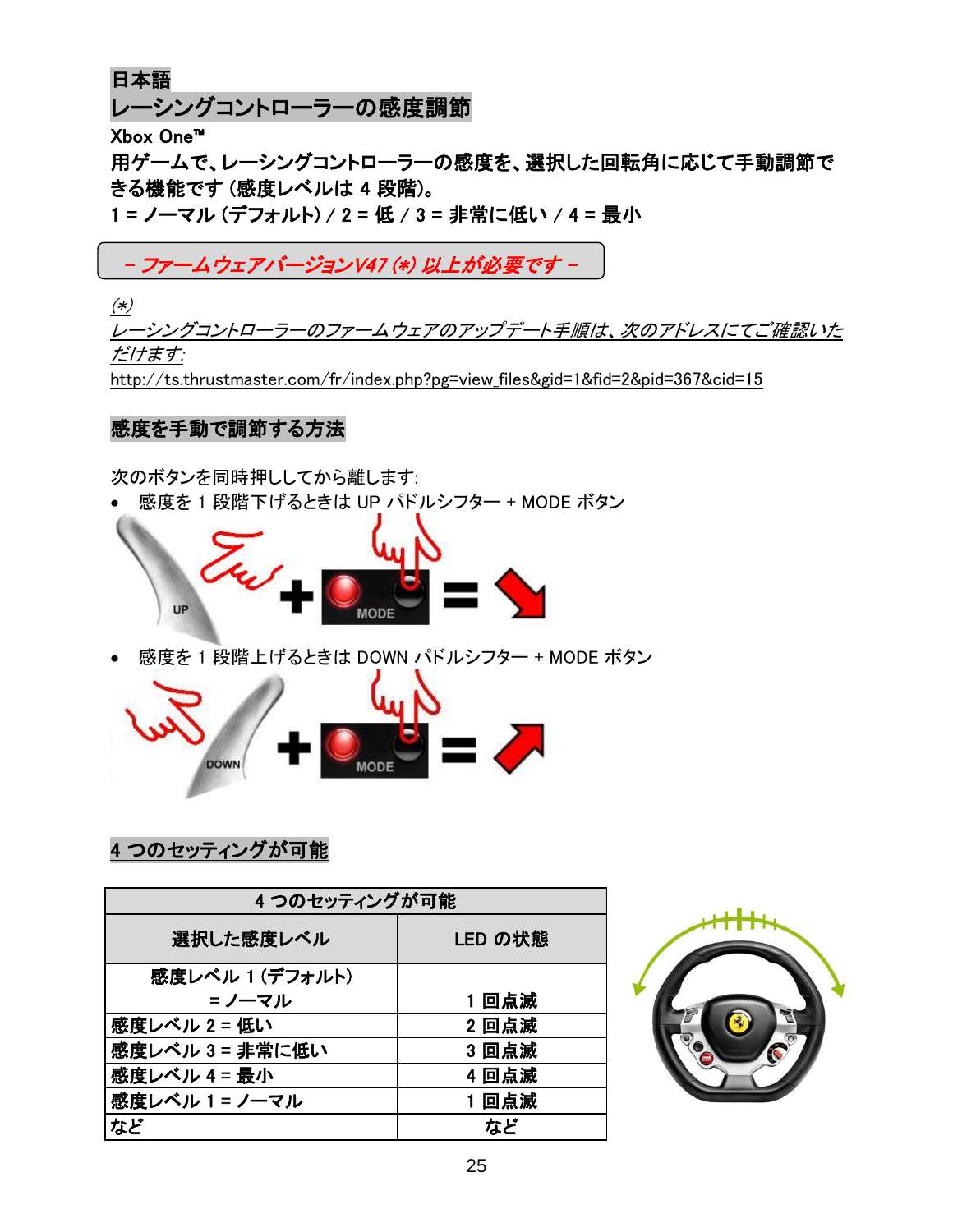注意:

設定は永久的には保存されません。システムを再起動したり、レーシングコントローラーをシ ステムから取り外すと、感度レベルは自動的にレベル 1 (デフォルトのモード) に戻ります。

## 選択した回転角に応じた可能なセッティング例

| 選択した回転角に応じた               |                          |
|---------------------------|--------------------------|
| 可能なセッティング例                |                          |
| ステアリングホイールの回転角<br>$(***)$ | レーシングコントローラーの感度          |
| $900^\circ$               | 感度レベル 1<br>または<br>感度レベル2 |
| $540^\circ$               | 感度レベル 2<br>または<br>感度レベル3 |
| $360^\circ$               | 感度レベル3                   |
| $240^\circ$               | 感度レベル3<br>または<br>感度レベル 4 |

(\*\*)

ステアリングホイールの回転角を手動で調節するための手順は、次のアドレスにてご確認いた だけます:

[http://ts.thrustmaster.com/faqs/eng/thr\\_eng\\_00151.pdf](http://ts.thrustmaster.com/faqs/eng/thr_eng_00151.pdf)

#### 重要な注意

- 手動の感度調節は永久的には保存されません。 システムを再起動したり、レーシングコントローラーをシステムから取り外すと、感度レベル は自動的にレベル 1 (デフォルトのモード) に戻ります。
- ステアリングホイールの感度レベルを手動調節すると、フォースフィードバックとセンタリング 設定の強さに若干の影響を与えます (感度を下げるほど、フォースフィードバックとセンタリング機能が弱くなります)。
- レーシングコントローラーの感度モードの手動調節は Xbox One 上でのみ行えます (PC では不可)。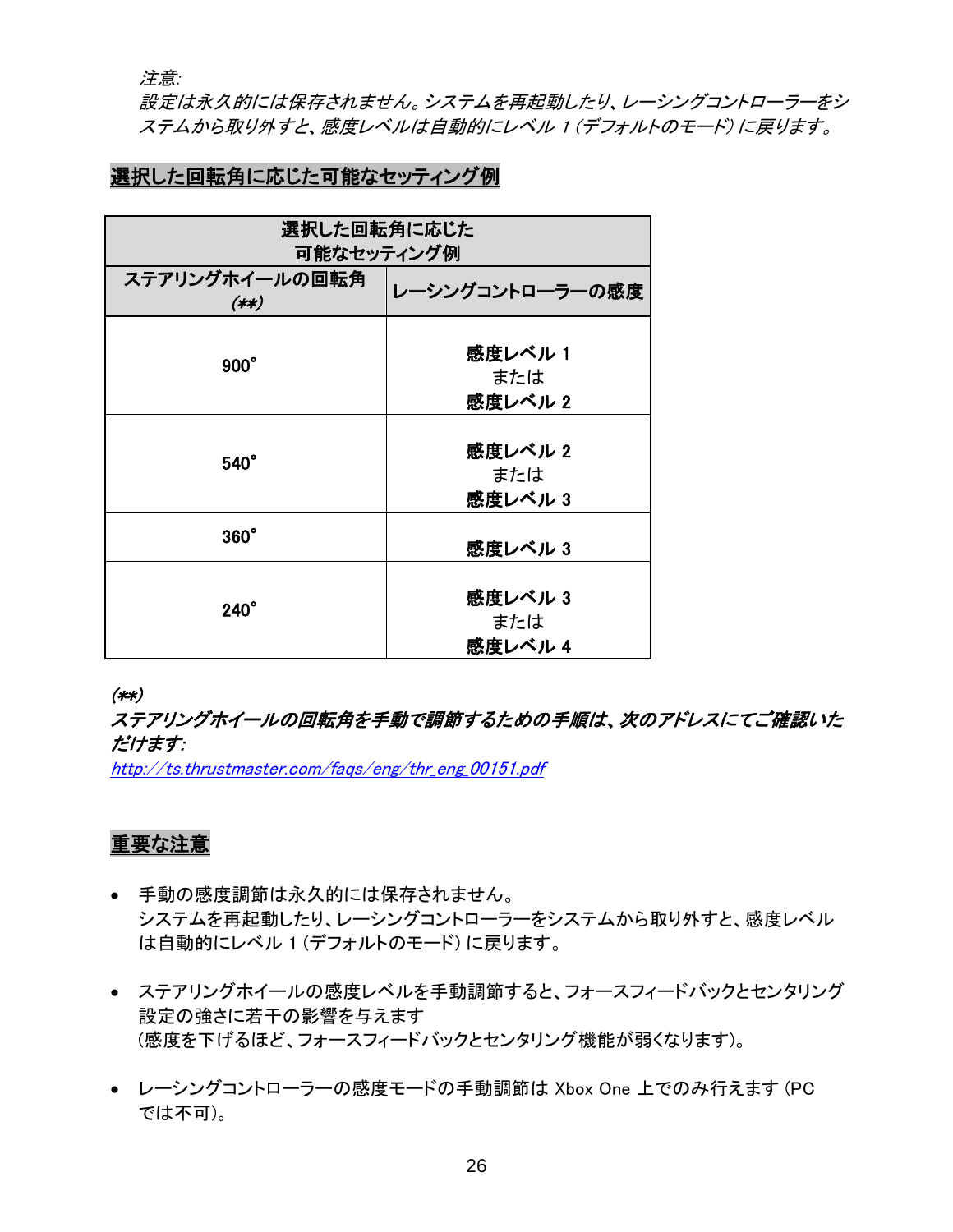<span id="page-26-0"></span>**[العربية](#page-20-0) ضبط حساسية عجلة السباق**

**في ألعاب TMOne Xbox، توجد ميزة تم ّكن الالعبين من ضبط حساسية عجلة السباق يدويًا وفقًا لزاوية الدوران المحددة؛ توجد 4 مستويات حساسية متوفرة. 1 = عادي )افتراضي( / 2 = منخفض 3/ = منخفض جًدا / 4 أدنى مستوى**

**- يتطلب البرنامج الثابت***47V* **)***\****( أو أحدث!***-*

)\*( يتوفر إجراء تحديث البرنامج الثابت لعجلة السباق على هذا العنوان: [http://ts.thrustmaster.com/fr/index.php?pg=view\\_files&gid=1&fid=2&pid=367&cid=15](http://ts.thrustmaster.com/fr/index.php?pg=view_files&gid=1&fid=2&pid=367&cid=15)

#### **كيفية ضبط الحساسية يدويًا**

الضغط المستمر (والتحرير) على:

ذراع تغيير السرعة UP( ألعلى( + زر MODE( الوضع( لخفض الحساسية مستوى واحد



ذراع تغيير السرعة DOWN( ألسفل( + زر MODE( الوضع( لرفع الحساسية مستوى واحد



#### **4 إعدادات متوفرة**



| 4 إعدادات متوفرة                   |                |
|------------------------------------|----------------|
| مستوى الحساسية المحدد لعجلة السباق | حالة مؤشر LED  |
| مستوى الحساسية 1 (افتراضى)         |                |
| $=$ عادي                           | وميض مرة واحدة |
| مستوى الحساسية 2 = منخفض           | وميض مرتين     |
| مستوى الحساسية 3 = منخفض جدًا      | وميض 3 مرات    |
| مستوى الحساسية 4 = أدنى مستوى      | وميض 4 مرات    |
| مستوى الحساسية 1 = عادى            | وميض مرة واحدة |
| غير ذلك                            | غير ذلك        |